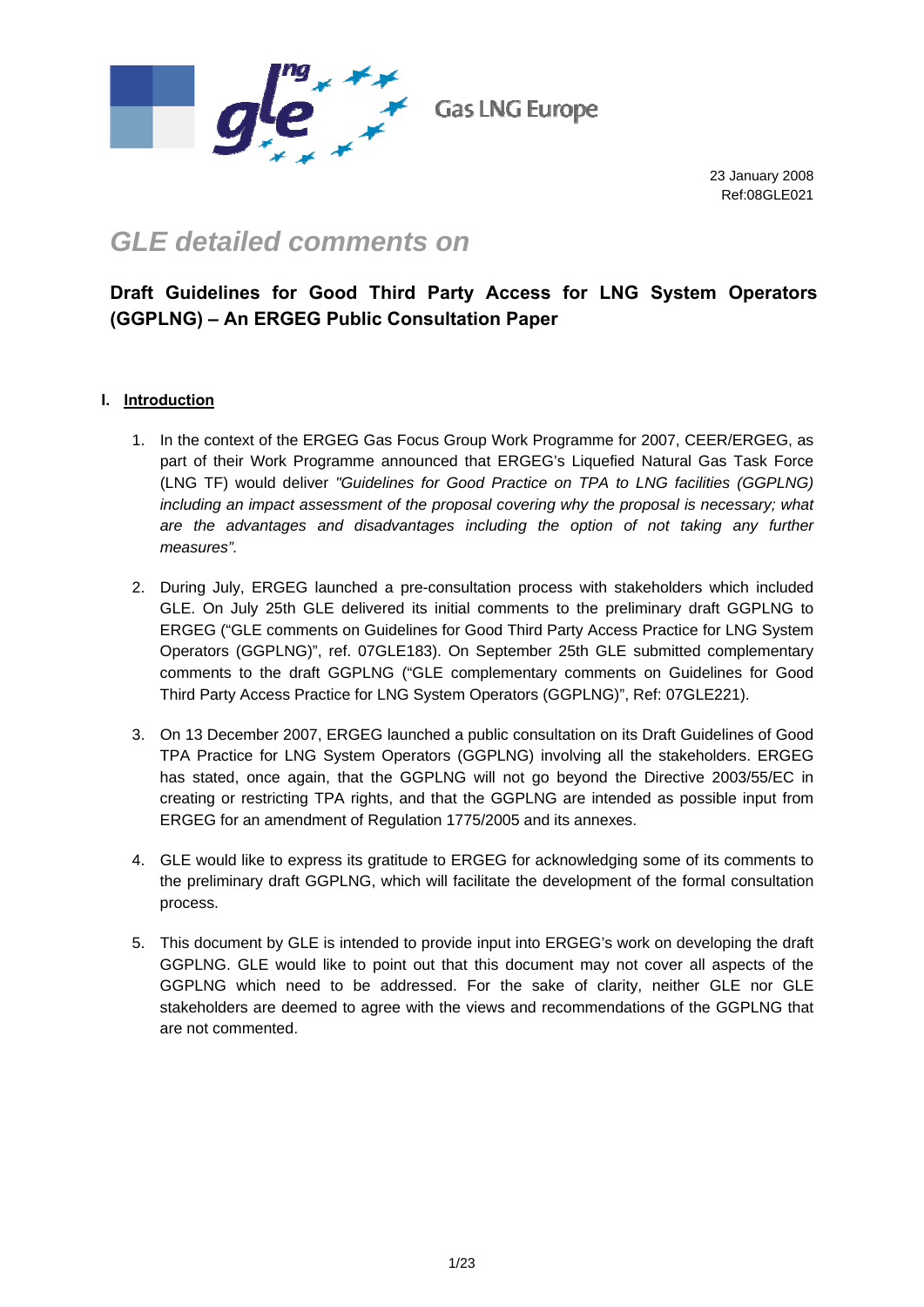

## **II. Comments relating to the General Questions of the Draft GGPLNG**

- **QI. The GGPLNG aim is to boost effective, appropriately homogeneous and nondiscriminatory, third party access to European LNG terminals without being detrimental to new investments. How could TPA/harmonisation and investment be conciliated?** 
	- 6. First of all, GLE would like to highlight that TPA and harmonisation are two different concepts. Moreover, harmonization is not be deemed as the prerequisite for fostering competition and over-harmonization could potentially harm the further development of competition. If harmonisation should be sought, it should refer to the necessary operational processes for users and potential users.
	- 7. GLE would like to stress that the GGPLNG should not affect the investment climate and should exclusively focus on the operational aspects including, for instance, certain transparency provisions. Moreover, GLE considers that investment is fostered by a stable and predictable regulatory framework that:
		- guarantees that LSOs can recover the investments made against an appropriate return,
		- allows for an efficient operation of the facilities,
		- preserves existing contractual rights.

Harmonisation must not hamper the fulfilment of the conditions above.

- **QII. The GGPLNG aims at facilitating harmonisation of services, procedures, conditions… in order to foster interoperability and facilitate access to regulated LNG facilities. To what extent is harmonisation of regulated access procedures convenient/possible? Which areas should be harmonised (i.e. transparency, network code procedures, balancing rules etc.)? Is the current degree of detail and prescriptiveness of the GGPLNG considered adequate? Is the need for common EU-wide requirements adequately balanced against the need for flexible rules?** 
	- 8. Since these GGPLNG are intended as possible input from ERGEG for an amendment of Regulation 1775/2005 and its annexes, GLE would like to remark that:
		- GGPLNG shall take into account the specificity of Regulation applied in each Country and the technical characteristics and specific business models of the existing Terminals in order to avoid any detrimental situation and distortion of the market and technically inapplicable requests.
		- GGPLNG shall aim at avoiding an unstable regulatory framework with particular regard to the rules concerning Terminals that would hinder the LNG market development. This means that LNG business should not be constrained in a binding and detailed European regulatory regime, irrespective of the status of competition and historical development in the downstream market place in which each terminal is involved.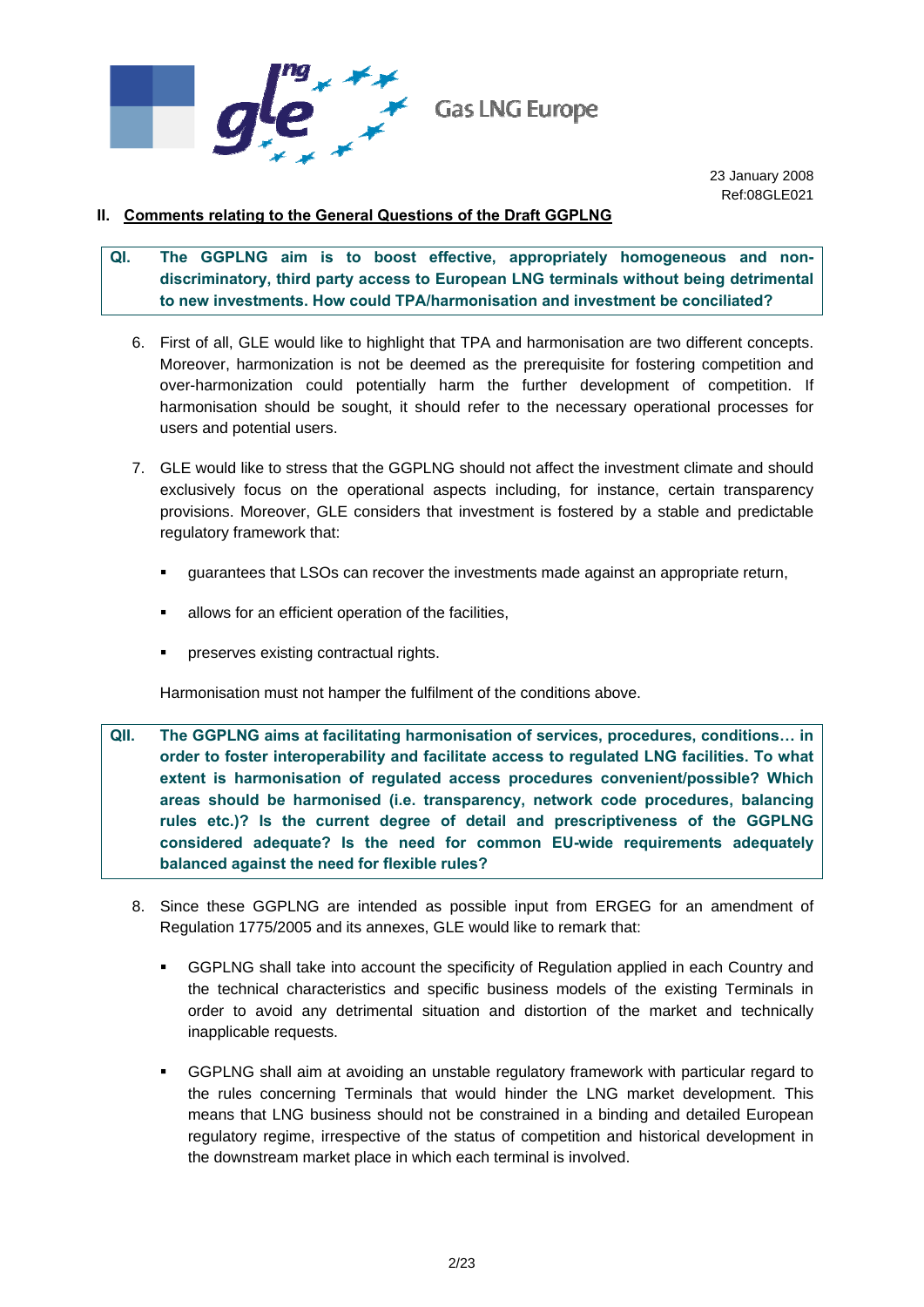

- 9. GLE would like to stress the importance and necessity of having a proper implementation of the European legislative framework in each member state; in particular the application of GGPLNG within each member state can only be ensured if each LSO receive a proper remuneration from any of the new services or actions which need to be implemented so that the sustainability of its activities is not put at risk.
- 10. GLE considers that the main specific areas where harmonisation could be more appropriate are, for example, transparency, confidentiality, roles and responsibilities, terminology employed in the procedures, coordination of certain operational aspects such as ship approval procedures.
- 11. The appropriateness of the degree of prescriptiveness of each section of the GGPLNG is discussed in the comments below. In general, a higher degree of prescriptiveness would go beyond the Directive 2003/55/EC in creating or restricting TPA rights, and therefore beyond ERGEG's declared intention. A high degree of prescriptiveness in the GGPLNG, when included as part of the (annexes to) new Regulation, may risk inflexibility in adapting to changing circumstances and market conditions.
- **QIII. Considering the voluntary character of the GGPLNG it would be interesting to know what transitional effects you think the GGPLNG implementation could cause, and what could the implementation cost be in your particular case. Are you going to get benefits (commercial, decrease of management cost etc.) with the GGPLNG application?** 
	- 12. As stated by ERGEG, the GGPLNG are intended as possible input for an amendment of Regulation 1775/2005 and its annexes. The "voluntary character" of the GGPLNG must be considered in this context, in particular as the approval process of the GGPLNG and the future framework of the Regulation as applying to LNG are not clear.
	- 13. The effects of the GGPLNG implementation would differ among GLE members, depending on the business model, regulatory framework and technical characteristics of their facilities. In general, the adoption of guidelines can, in our judgement, be expected to imply more costs for LSOs which will need to be recovered from terminal users.
- **QIV. The GGPLNG do not apply to terminals exempted under Article 22 of Directive 2003/55/EC. In your view, could there be any value for regulators to use some recommendations in the GGPLNG as an input when adopting individual exemption decisions (for example, as approval requirements when granting a conditional exemption). If yes, please explain why and with regard to which aspects of the GGPLNG (e.g., services definition, transparency obligations etc.)?** 
	- 14. GLE agrees that GGPLNG do not apply to LNG terminals exempted under Art. 22 of Directive 2003/55/EC. Regulatory authorities, at a European level, may only take the five criteria detailed under Article 22 of the Directive into account when granting an exemption.
	- 15. If further clarification on the five criteria are to be developed, GLE will comment on their adequacy regardless their relationship with the GGPLNG, if any.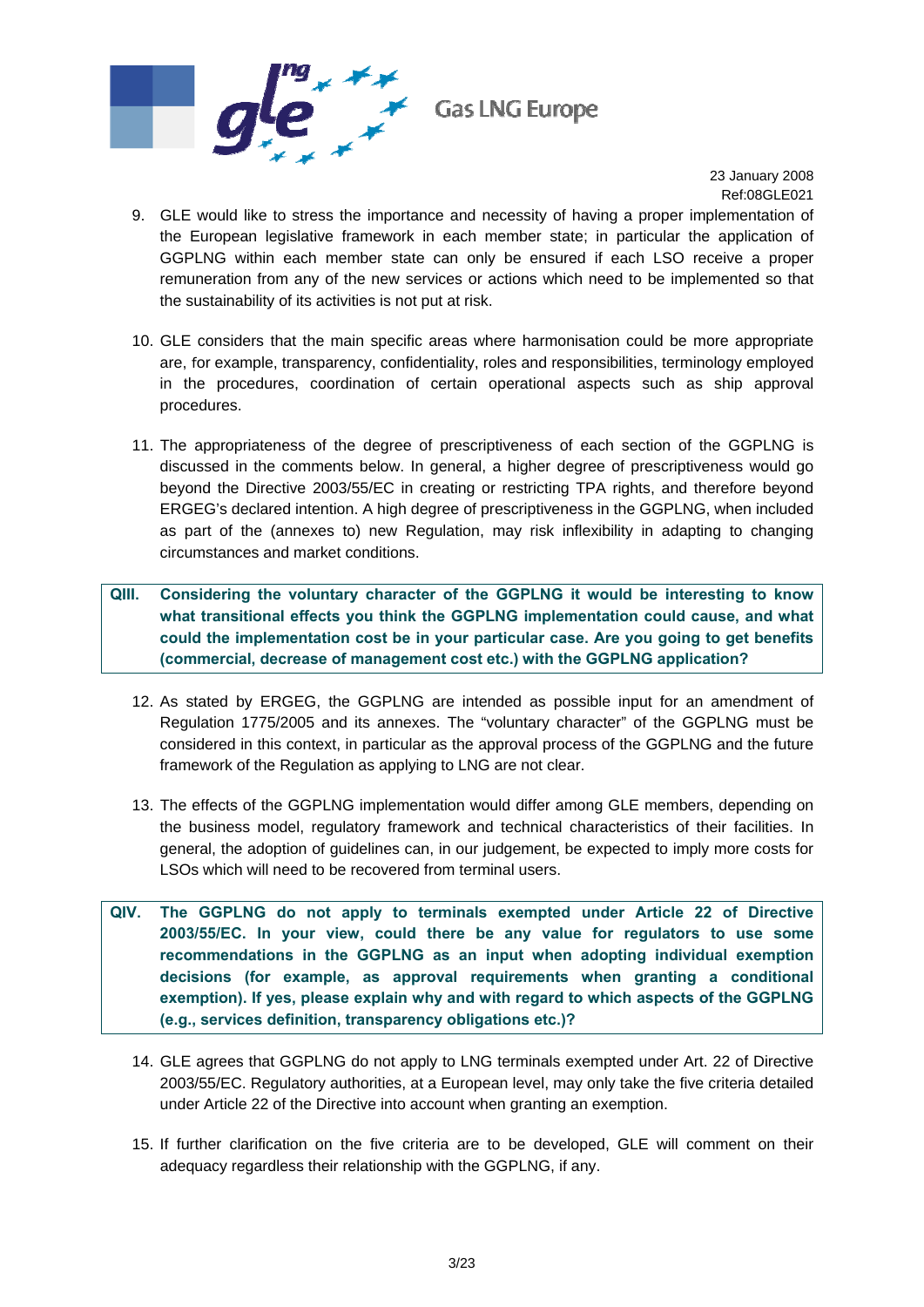

#### **Comments on the Scope and Objectives of the GGPLNG**

- 16. ERGEG had repeatedly stated that the GGPLNG would not go beyond the Directive 2003/55/EC in creating or restricting TPA rights, and that the GGPLNG were intended as possible input from ERGEG for an amendment of Regulation 1775/2005 and its annexes.
- 17. According to the consultation document section 1 "These Guidelines apply to LNG facilities insofar as they are subject to the requirements of the Regulation 1775/2005". However, GLE would like to point out that the current Regulation 1775 does not apply (at all) to LSOs.
- 18. The  $3<sup>rd</sup>$  Package of measures adopted by the European Commission to "ensure that all European citizens can take advantage of the numerous benefits provided by a truly competitive energy market" was published on 19th September 2007. The 3rd Package includes a proposal for a "Regulation of the European Parliament and of the Council amending Regulation (EC) No 1775/2005". ERGEG's public consultation on GGPLNG was launched on 13<sup>th</sup> December 2007, almost 3 months after the release of the 3<sup>rd</sup> Package.
- 19. Given the differences between LNG and transmission, it would be preferable to include a whole set of definitions in the GGPLNG instead of referring to the definitions contained in Regulation 1775/2005 or in the proposal for a Regulation amending Regulation 1775/2005.
- 20. GLE believes that the terms listed in section 2 "Definitions", might be appropriate for the discussion of the consultation document, however GLE does not deem it necessary that the guidelines should include any definition of products that should be properly determined by the market. However, for the purpose of discussion of the consultation document the term "bundled ser that a standard bundled service must be defined as "a bundled service offered by a LSO consisting *at least* of a right …".
- 21. The consultation document defines "terminal user" as "a customer or potential customer of the LSO". GLE considers that a "potential customer" must not be considered in the definition of terminal user (it would be, if anything, a "potential terminal user"). GLE proposes to redefine the concept of terminal user within the scope of the consultation document as: "an entity that has a contract in force with the LSO regarding the services strictly necessary to perform the regasification activity offered by the LNG terminal".

#### **III. Comments relating to the specific issues of the Draft GGPLNG**

#### **Tariffs for access to the system**

- 22. GLE believes that harmonisation of tariff process should not lie within the scope of GGPLNG. Furthermore, the proposed draft GGPLNG goes beyond the proposed modified Regulation 1775/2005, which does not include detailed provisions regarding tariffs for access to LNG terminals. The following comments should be therefore considered in this context.
- 23. GLE would like to remark that it is in any event extremely difficult to find structurally comparable LSOs, and that LSOs' costs might diverge for many reasons, like technology choices due to particular sites, available technology at the time of making the investment, or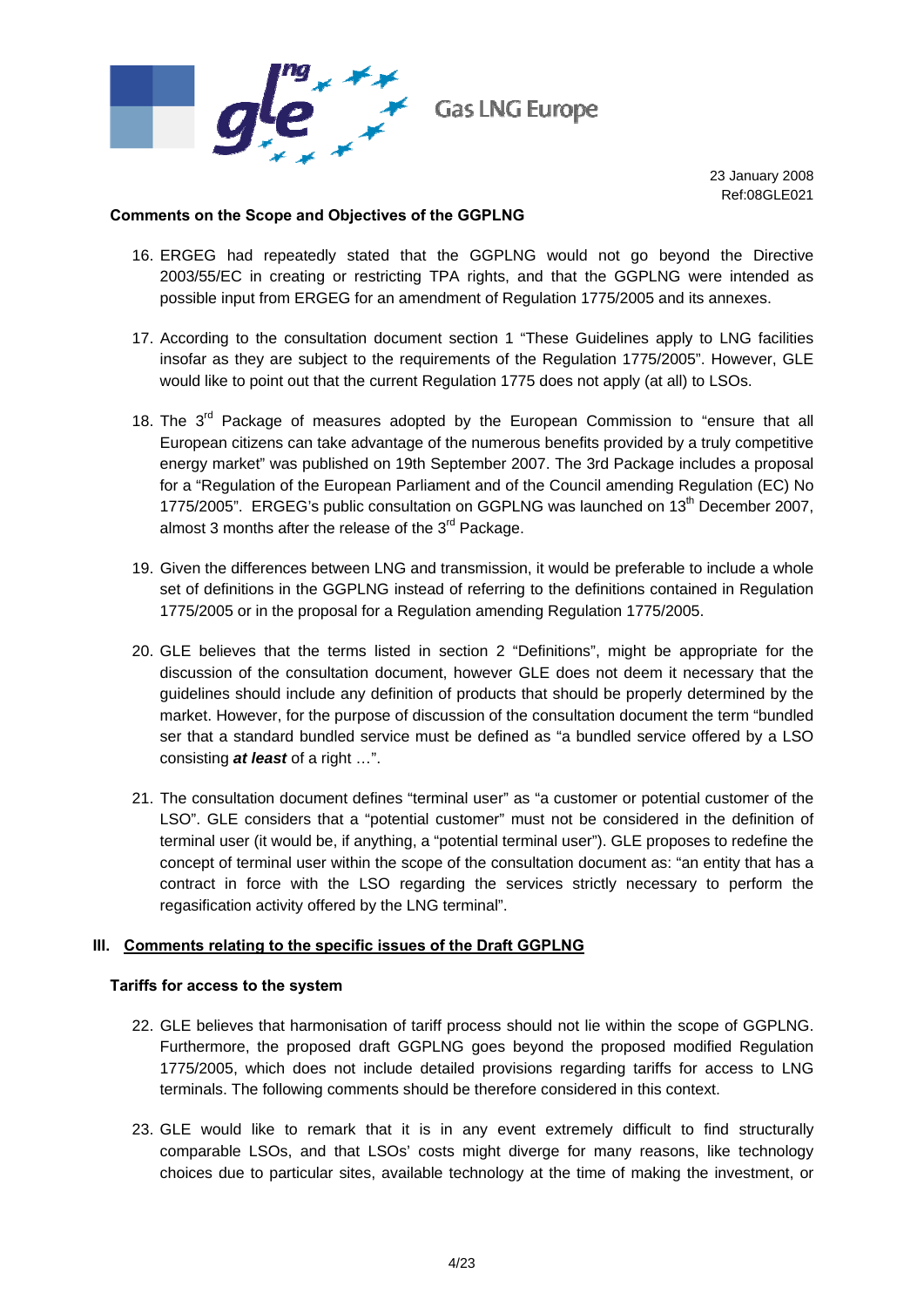

taxes framework. The comparison between LSOs might point out these singularities rather than give an overview of efficient costs.

- 24. GLE considers that the meaning of paragraph 3d under section 3 of the consultation paper is unclear.
- 25. Whilst GLE agrees with paragraph 4 under section 3 of the consultation paper, GLE believes that the GGPLNG should deal with general and not specific provisions regarding services.

## **QV. The GGPLNG establish that tariff structure should be reviewed on a regular basis. Would the GGPLNG fix a minimum and/or maximum frequency for such a review? Which frequency(ies) should be the appropriate?**

- 26. GLE notes that a stable and predictable regulatory environment is required to foster investments. Any long-term commitments already approved by the NRAs should be respected.
- 27. Tariff structures, once approved by the NRAs, should in principle not be reviewed during the national regulatory tariff period and any major review should be substantiated.

#### **TPA services**

28. GLE notes that the development of TPA services is one of the key tasks of the LSO, as it is the expert which has the best knowledge of its terminal. Also, GGPLNG should not grant (nor impede) any additional role to NRAs in the definition of the service and its conditions. This is without prejudice to the NRA's right to approve those conditions and the related tariffs. Notwithstanding this position, GLE would like to make the following comments:

#### *Roles and responsibilities*

- 29. GLE believes that the roles and responsibilities as described in paragraphs 5 to 8 could be substituted by the provisions set out in Art 4a of the proposed amendment to Regulation 1775/2005. Notwithstanding the above, GLE would like to propose the following comments:
- 30. The GGPLNG make different references on the need to offer bundled and not bundled services that might be contradictory or not completely coherent (i.e. paragraphs 5.c and 9.b). GLE favours the position adopted in paragraph 9.b.
- 31. As regards paragraph 5.g, GLE recommends to adapt the terminology of GGPLNG by replacing "maximise the use of the available capacity" by "optimise the use of the available capacity".
- 32. As pointed out above, GLE is of the opinion that GGPLNG should not be over-prescriptive in describing roles and responsibilities. However, should the degree of prescription of roles and responsibilities of LSOs have to be included, the following points should be noted in order to strike the balance between the roles and responsibilities of LSOs and terminal users (TUs). In that case, the roles and responsibilities of TUs should include: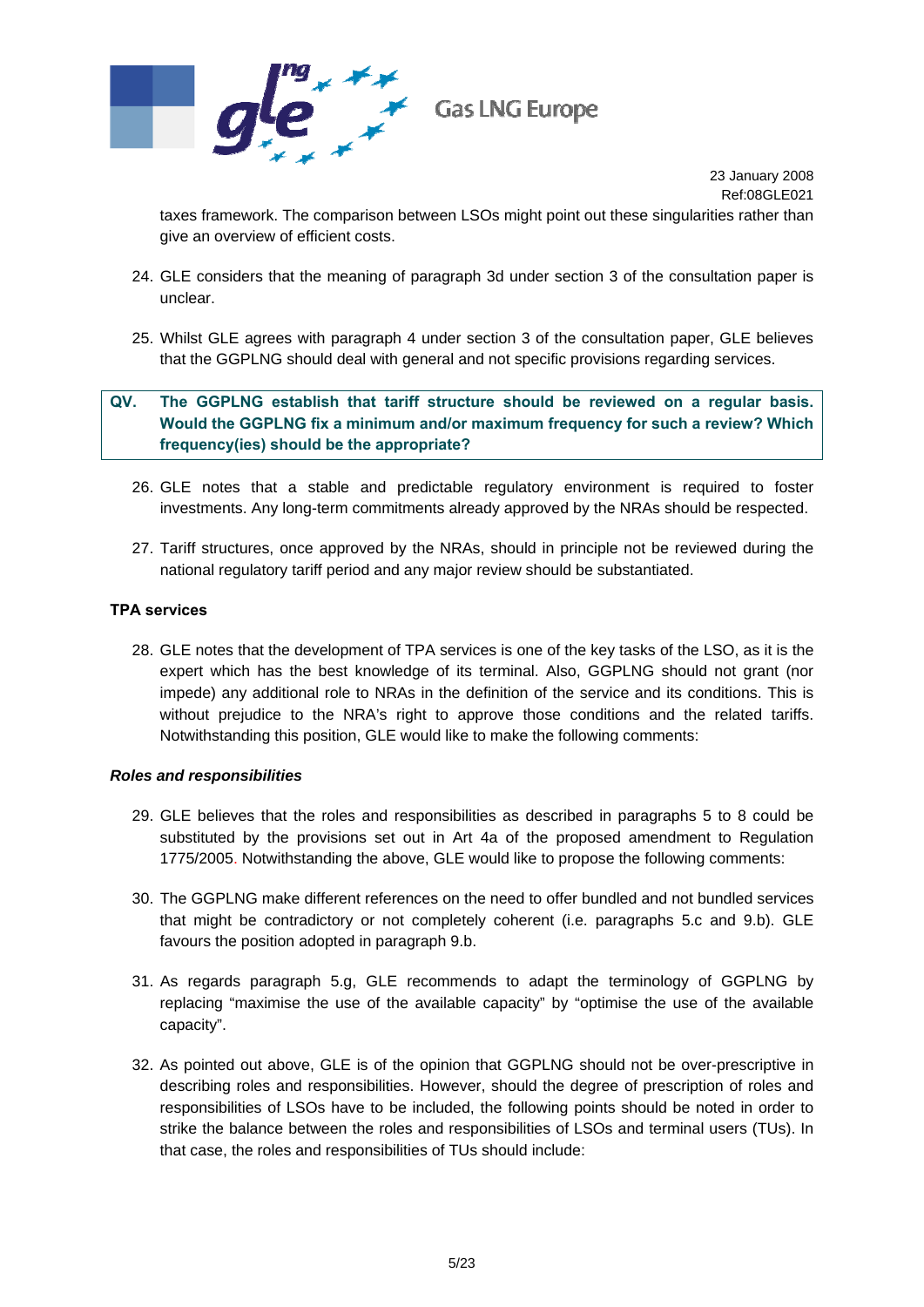

- complying with all rules and procedures described in the contract and/or the regasification/system code.
- performing the importation of the LNG, including all custom formalities and respecting quality specifications of LNG as accepted by the terminal;
- **•** providing the LSO with their proposed unloading dates in due time,
- delivering the natural gas consumption connected to the re-gasification service (fuel gas) unless the NRA provides that the LSO shall be responsible for it. In the latter case, the LSO should not be exposed to any type of price risk;
- respecting the ships assigned unloading dates and, when required by the access conditions, the quantities to be unloaded;
- respecting the procedures in use at the plant (e.g. safety, environment), using ships authorised to unload LNG;
- performing all the requested activities for booking capacity, including the financial guarantees requested, if any, for the service provision obligations;
- providing all useful data including, amongst others, those data required by the general access conditions contracted with the LSO;
- assuring all exchange of information between the ship and the LSO as requested by the procedures in use at the LNG terminal;
- **•** putting relevant IT in place in order to be able to communicate with the LSO;
- obtaining all customary port approvals, marine permits and other technical and operational authorizations necessary for the use of each LNG carrier (including at the port of loading and at the unloading port) as well as all necessary clearances for the import of LNG.

Under the current wording of paragraph 6, only a few of these obligations are included, and nevertheless it is not clearly stated that TUs are responsible for these tasks, but that LSOs "can ask terminal users" to comply with certain basic obligations.

- 33. Certain burdens imposed on the LSOs seem to exceed their logical responsibilities. For example:
	- According to paragraphs 5g and 6c it might be understood that a responsibility on the monitoring of effective competition on the LNG and gas markets is placed on LSOs. LSOs might not even be able to prevent capacity hoarding in their facilities if NRAs have not developed (where competent to do so) and/or approved appropriate anti-hoarding mechanisms.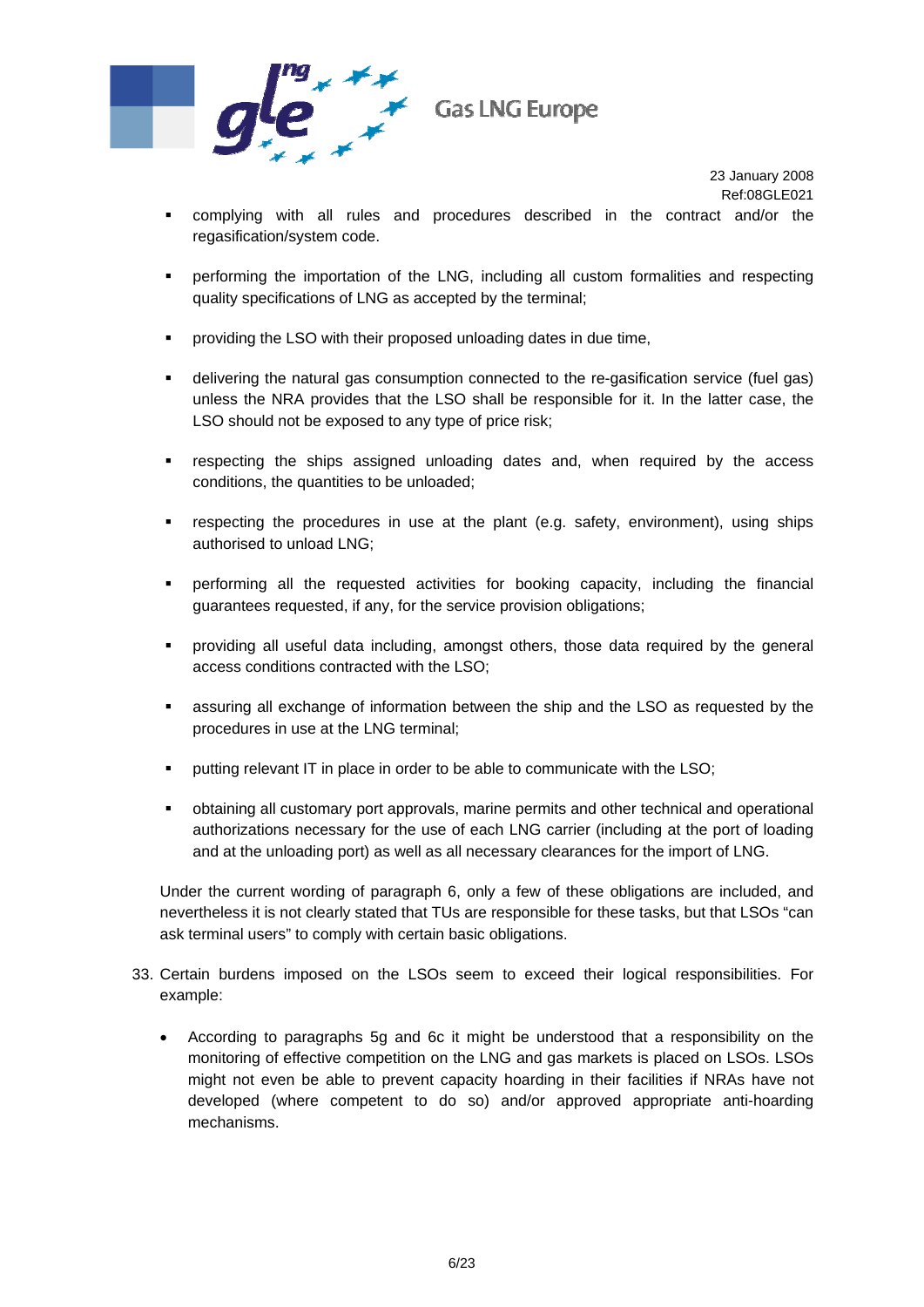

• According to paragraph 5d it might be understood that LSOs are responsible for ensuring that storage of natural gas takes place in a compatible manner with the secure and efficient operation of the interconnected system.

#### *Necessary TPA services*

- 34. GLE notes that the standard bundled service will vary depending on the characteristics of the LNG terminal, the downstream network, the particular business model of the terminal and the characteristics of the market to which the terminal is connected.
- 35. GLE would welcome a clarification on the concepts introduced in paragraph 9.a. Otherwise, GLE suggests that "For standard bundled LNG services, they *shall*" should be reworded as "For standard bundled LNG services, they *might*".
- 36. The definition of the temporary LNG storage and regasification capacity required is a highly complex task, which depends on the final use of the natural gas. To ensure that the standard bundled service contained a temporary storage and regasification capacity required to withdraw the shipment, it would have to be designed to fulfil the needs of the most irregular users. This would mean that the standard bundled serviced would include a large flexibility that would not be used by most of TUs. GLE considers that the standard bundled service should be fit to the requirements of most users, which implies that the most irregular users might have to book non-bundled services, if available, or meet their flexibility needs in upstream or downstream facilities.
- 37. GLE agrees that the standard bundled LNG services should "be defined on the basis of the expected vessel size", as long as it does not imply that different bundled services have to be designed for vessels of a size that rarely make use of the LNG services provided by a particular terminal.
- **QVI. The GGPLNG assume that there may be benefits for the liquidity of the capacity market and for the system efficiency in offering not bundled and interruptible services in addition to bundled and firm services. Do market players agree with this statement? What could be your interest in offering/contracting not bundled services and/or interruptible capacity? What type of services should be offered as no-bundled? What type of services should be offered as interruptible? Should the GGPLNG be more/less prescriptive on these issues?** 
	- 38. GLE agrees in principle that there is a benefit for the liquidity of the capacity market and for the system efficiency to offer services that meet the needs of the market, including not bundled services, if compatible with a given business model. However, as stated by the draft GGPLNG in Art. 9.b, "the offer of not bundled services should not act as a barrier to entry or as an obstacle to the efficient use of the terminal's capacity by reducing the amount of standard bundled services offered at the terminal".
	- 39. The consultation document clearly specifies that the LSO can offer non-bundled services such as regasification, LNG storage, or reception capacity, comprising berthing and unloading. But it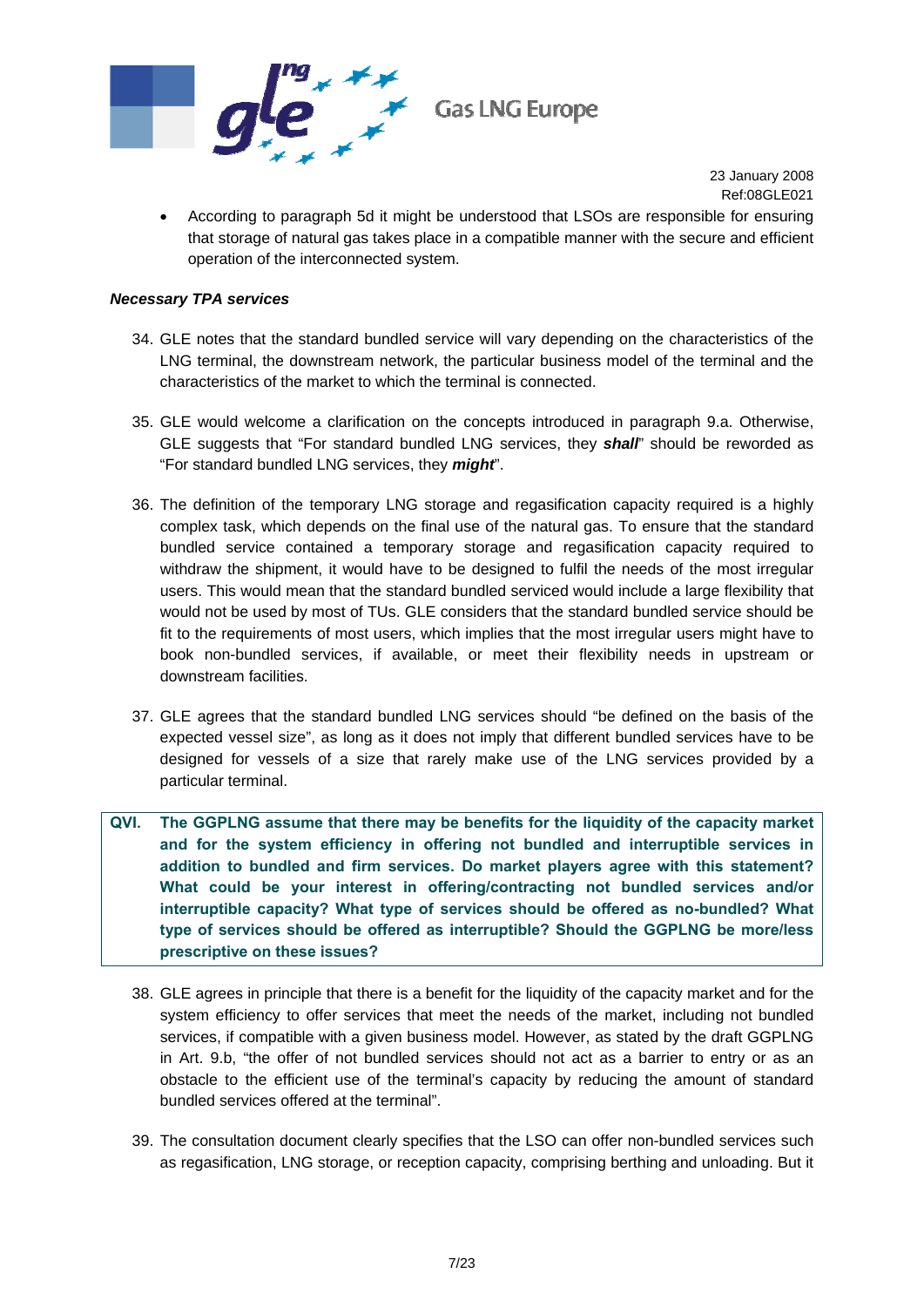

is not clear whether or not the latter service might be offered separately from LNG storage and regasification (i.e. separated from the standard bundled LNG service). GLE would welcome a more precise definition of necessary non-bundled TPA services in the Section 2 of the consultation document.

- 40. Paragraph 9.c relates to ancillary services that are not necessary for the re-gasification process and subsequent delivery to the transmission system. Consequently, services referred to in this paragraph are out of the scope of the GGPLNG, and GLE proposes to remove paragraph 9.c from the GGPLNG.
- 41. GLE Members have provided ERGEG with a position paper on "Services provided by the Terminal Operators". This position paper might be useful to determine what type of necessary TPA services could be offered as bundled and/or non-bundled.
- 42. GLE suggests to state that interruptible capacity could be offered at the terminal insofar such capacity relates to regasification capacity. When interruptible capacity can be offered by the LSO in line with its business model, GLE considers that it should be offered taking into account system integrity and the technical spare policy of the LSO. Each LSO defines its own technical spare policy to guarantee, amongst other, the fulfilment of the firm contractual commitments.
- 43. Footnote 17 is unclear and confusing.
	- The N-1 principle is not substantiated by ERGEG. Capacity of vaporizer N can be offered on an interruptible basis insofar such offer is compatible with the spare policy of a reasonable and prudent LSO.
	- If part of the regasification capacity under a bundled service could be interrupted, as suggested by footnote 17, it should be clearly stated in the contract or relevant procedures (TPA tariff conditions, regasification code, etc) approved by the NRAs.
	- ERGEG mentions that interruptible underground storage for natural gas "is possible but seem to be rarely applied", and that, in that sense, interruptible LNG storage is comparable. GLE believes that interruptibility of underground storage services refers to injection and withdrawal capacity, and as such would be comparable to regasification, not to LNG storage.
- 44. GLE also considers that the right to subscribe to interruptible regasification capacity should only be offered to active users at the terminal.
- 45. Furthermore, any provision on interruptible services must not jeopardize the integrity of the revenues allowed to the terminal.
- 46. GLE would welcome a more precise definition of the necessary TPA services mentioned in the consultation document, preferably in Section 2 (Definitions).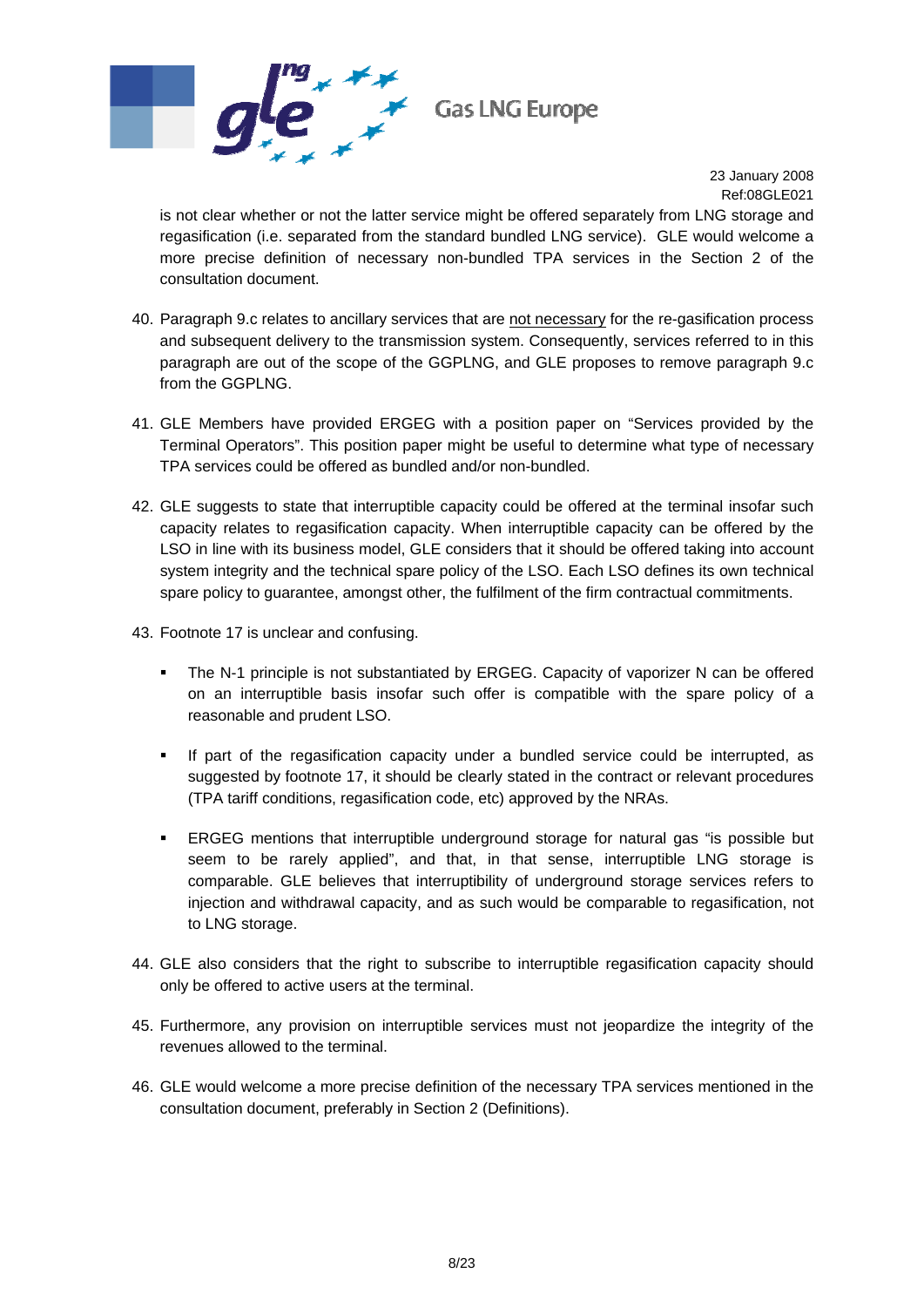

47. GLE has insisted that the GGPLNG should not grant (nor impede) any additional role to NRAs in the definition of the service and its conditions. In order to avoid any ambiguity, GLE proposes the following wording for paragraph 10.a:

*"10.The services offered by LSOs and the terminal code shall:* 

*a. be developed with proper consultation to terminal users and other market participants, supervised by NRAs, in order to accommodate as much as feasible the market demands; such consultations shall be published with all relevant documents on the website, and not be limited to negotiations with existing capacity holders or terminal users that have applied for capacity; this consultation is made without prejudice to the NRAs powers, if any, to approve or to set the service conditions and the terminal code; and […]"* 

- **QVII. The GGPLNG recommend that standard bundled services are defined after market consultation, especially concerning the flexibility included. In line with that, they emphasise the importance of taking into account the LNG facility's technical constraints. Do you agree with this approach? Would a more prescriptive approach regarding the parameters for the definition of standard bundled services and their flexibility be feasible and/or more appropriate?** 
	- 48. GLE agrees that the LNG facility's technical constraints should be taken into account to define the services of each LNG terminal.
	- 49. However, GLE would welcome clarity on the meaning of "economically efficient use if the LNG infrastructure" (paragraph 10 b of the consultation paper).
	- 50. GLE agrees that the market consultation could be a useful tool for the validation of LSOs' proposals on the standard bundled services.
	- 51. GLE believes that other issues which may be terminal-specific can be relevant while defining the standard LNG bundled service, for example: (i) the characteristics of the downstream network and the market to which the LNG terminal is connected, (ii) the location of the terminal, (iii) gas quality requirements, (iv) national laws and regulations (v) the contracts that have already been signed in relation to the services offered, etc.
- **QVIII. According to the proposed GGPLNG, the LSO shall offer on the primary market longterm and short-term services at LNG facilities. Do you consider, from a TPA perspective, that any further guidance can/should be given with regard to a balance between long and short term services?** 
	- 52. The amount of capacity to be offered on the primary market under short-term services depends on a number of terminal-specific factors, most of them already mentioned among the factors to be taken into account when defining the standard LNG bundled service.
	- 53. GLE considers also that in case the total capacity is subscribed for long-term contracts, a well functioning secondary market is an equivalent alternative to short-term contracts.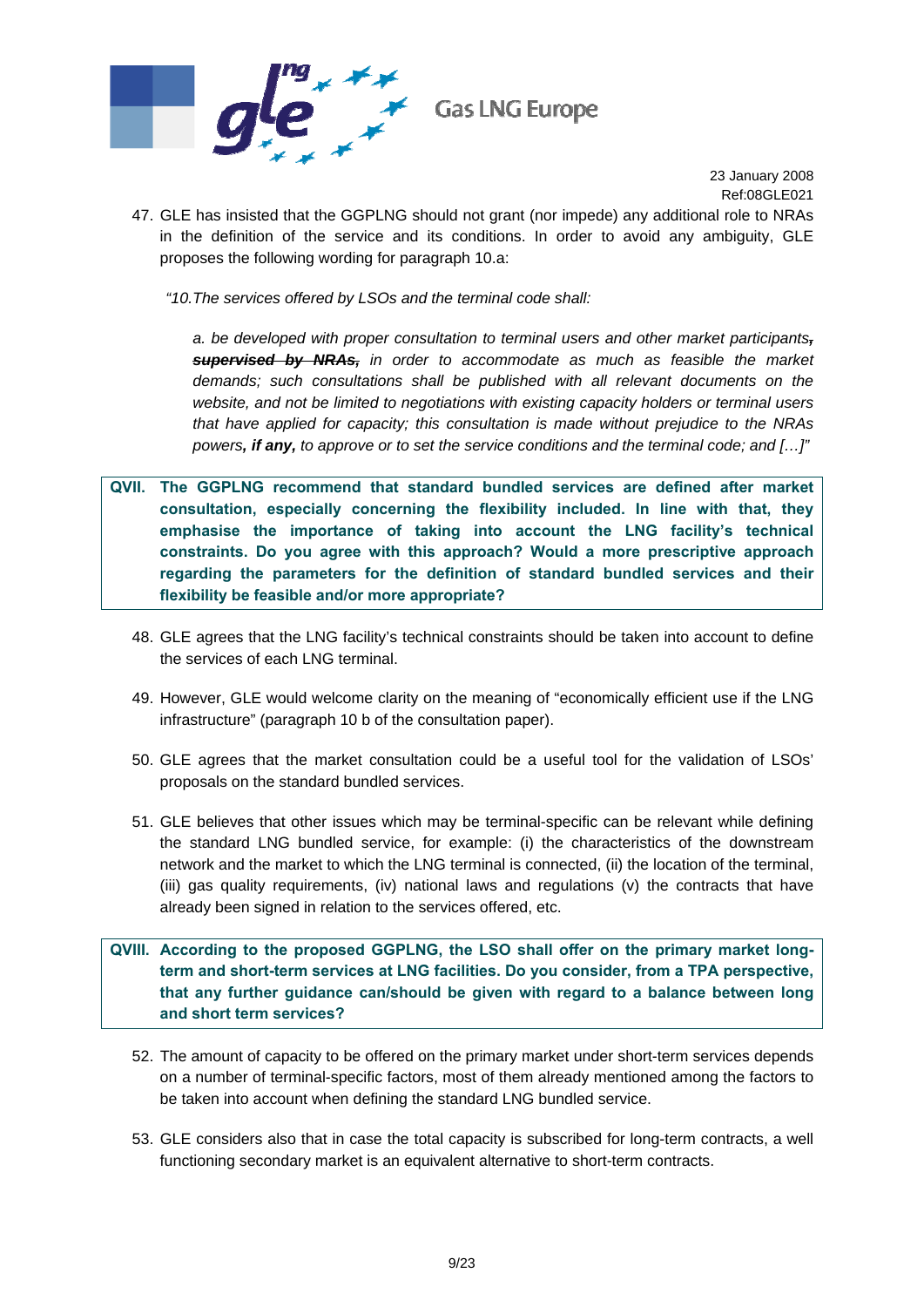

- 54. However, any requirement to offer short-term services must not hamper the fulfilment of contracts subscribed before the publication of the GGPLNG, in order to preserve regulatory stability.
- **QIX. Requests have been made during the July pre-consultation with stakeholders for specific standardised regasification contracts (e.g. front month contract) that aim to facilitate the trading of the regasified LNG on natural gas markets. What type of standardised services could be offered by the LSOs? To what extent would these services be compatible with technical constraints (e.g. available storage capacity), the efficient operation of each terminal and innovation in the offering of terminal services? How prescriptive should the GGPLNG be about standardised contracts?** 
	- 55. GLE considers that GGPLNG should not aim at standardising contracts, but at harmonising the terminology and certain minimum contents. It should be taken into account that the rules and conditions might be established in different documents (LNG terminal contracts, regasification/system codes, procedures, laws, decrees, orders, etc), and it might not be possible to fully harmonise contracts, at least in the short and medium term. On the other hand, the harmonisation of contracts also depends on the possibility to harmonise services which, as already observed, is a highly complex task when considering terminals of very different technical characteristics and business models.
- **QX. Considering that harmonised network codes should take into account specificities of each terminal, which issues could be common and under which conditions?** 
	- 56. Contracts, regasification/system codes, and other rules and procedures might have been developed in each Member State with different approaches. It should be taken into account that the rules and conditions might be established in different documents (LNG terminal contracts, regasification/system codes, procedures, laws, decrees, orders, etc), and it might not be possible to achieve a high degree of harmonisation of regasification/system codes.
	- 57. GLE considers that the main specific areas where harmonisation could be more appropriate are, for example, transparency, confidentiality, roles and responsibilities, terminology employed in the procedures, coordination of certain operational aspects such as ship approval procedures.
- **QXI. Electronic communication tools seem to be the most suitable means for the LSOs to exchange information with the terminal users. What type of platform could be needed? What services should be available on it (e.g. secondary market, nominations, etc.)? Should a simplified system based, for example, on fax transmission be envisaged in certain cases and, if so, when?** 
	- 58. GLE agrees that electronic communication tools are in many cases the most suitable means for the LSOs to exchange information with TUs. GLE also agrees that the platform would in many cases simplify transactions by allowing on-line screen-based (re-)nominations and access to information on the LNG facility, including available capacities. However, the fact that the exchange of information is done online does not mean that the validation procedures are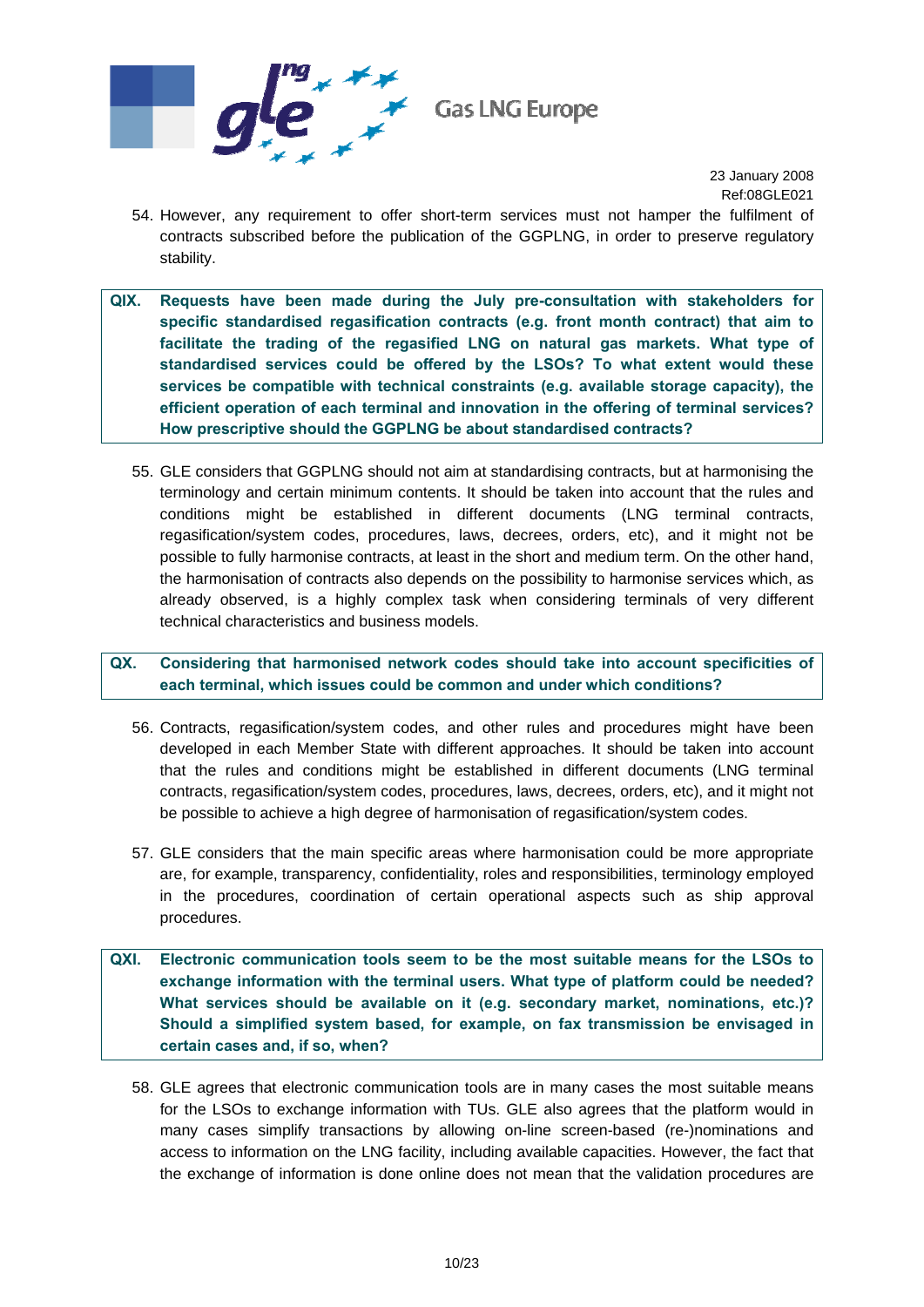

done automatically without human intervention. In many other cases bulletin boards are as well suited as on-line screen-based platforms to perform information tasks, and might be a more efficient way of providing the service.

- <span id="page-10-0"></span>59. The concept of secondary market covers two aspects, namely (i) the location where the offers can meet the demands, and (ii) the transactions made pursuant to match an offer with a demand (contractual link between the buyer/assignee and the LSO).
	- Regarding the location, as far as non-discriminatory access to such location is facilitated by the LSO through the management of a bulletin board (simplified online publication of offers), the development of a complicated electronic tool would be clearly superfluous.
	- Regarding the transactions, electronic consultation and signing of the standard terminalling contract are certainly an easy way to complete a transaction and consequently a suitable means to support the secondary market. However, as far as the standard terminalling contract is readily available, the users might prefer to communicate to the LSO a signed version of such contract, per fax or per mail. Where this process already supports appropriately the secondary market and fully complies with the market needs, the development costs of a complicated electronic tool would again be clearly superfluous.

## **QXII. Even though several platforms already exist and software could be copied to a certain extent, the development of electronic communication tools represents a certain cost. Do you think the cost/benefit ratio would be acceptable?**

- 60. GLE believes that the development cost of any electronic communication tool must be carefully compared to the benefits that it would bring, in order to avoid unnecessary investments. These costs might differ between LSOs, and therefore it is difficult to make a general statement on the acceptability of the cost/benefit ratio. Moreover, the experience of GLE members indicates that the extent to which the existing software could be copied is likely to be low.
- 61. Anyway, if LSOs were obliged to invest in the development of electronic communication tools, GLE considers that both the Regulation and the GGPLNG should ensure that the regulatory framework reflects the costs incurred by LSOs in the allowed revenues.

#### **Other requirements to assure proper TPA services**

#### *Cooperation with interconnected system operators*

62. As regards the LSOs' obligation in paragraph 14.c. to ensure well-matched timing of the procedures, GLE would like to point out that responses from a transmission operator require a prior simulation process (made by the TSO or by a system manager) which might take some time. It might not be the sole responsibility of the LSO to ensure that the user receives a response to its access request within a defined timeframe. Moreover, capacities held by a shipper at the LNG terminal and at the downstream network might not be contractually linked, in the sense that although the shipper might release its capacity at the terminal, it might decide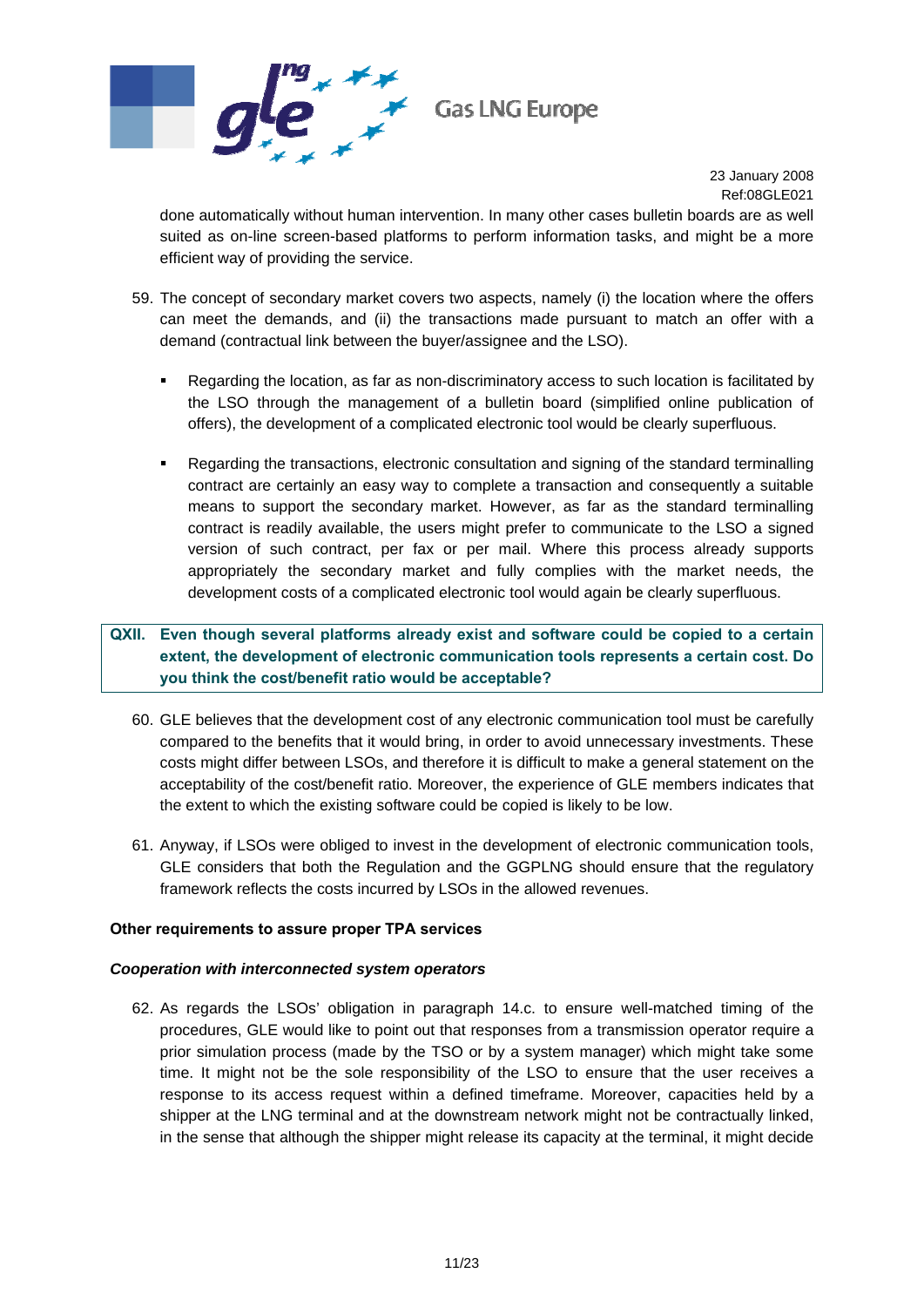

to use its capacity at the downstream network. Also the opposite can be possible: a Shipper, active in the LNG terminal, without having any downstream capacity.

63. As stated in the initial comments in July, GLE considers appropriate the wording given to paragraph 14.e. It must be noted, however, that the reasonable endeavours made by the LSOs "to ensure that the nominations related to send-out of the LNG facility would not need to be repeated in the downstream transmission network" are likely to be unsuccessful if there is no contractual link between the capacity booked at the LNG terminal and at the downstream transmission network.

#### *Maintenance and disruptions*

64. GLE would like to remark that LSOs should be only responsible for their own maintenance work and they should not be responsible for any reduction of send-out capacity caused by maintenance works made by connected TSOs at short-term notice.

#### *Confidentiality and impartiality*

- 65. GLE agrees that no information available to the LSO concerning its business shall be passed to other parts of any affiliate of the company in advance of being provided to all market participants, unless the company operates as an integrated transmission and LNG operator and the nature of the information transferred is not commercially sensitive such that it could lead to a competitive advantage.
- 66. GLE notes that the concepts of "Code of Conduct" and "Compliance Officer" are neither present in Directive 2003/55/EC nor in Regulation 1775/2005.
- 67. The introduction of a "Code of Conduct" in the organisation or of a "Compliance Officer" in the organisational chart should be left to the decision of each LSO, or at least decided on a national level, not imposed by the GGPLNG.
- 68. The draft GGPLNG mention a ''Compliance Officer'', and the obligation to ensure its organisational independence, but does not mention, let alone develop, the role of the ''Compliance Officer''. GLE understands that its role would be the supervision of terminal activities and of the compliance of the "Code of Conduct". If so, this raises several concerns. First and foremost is whether such (apparently) proposed new role is necessary in a regulatory framework that already provides for principles aimed at protecting users from discriminatory access and tariffs.
- 69. GLE believes that in some countries there could be a duplication of the duties possibly entrusted to the ''Compliance Officer'' with those carried out by other auditing bodies. Moreover the NRA is usually empowered to audit the LSO activity at any time, to check that the LSO complies with its confidentiality obligations.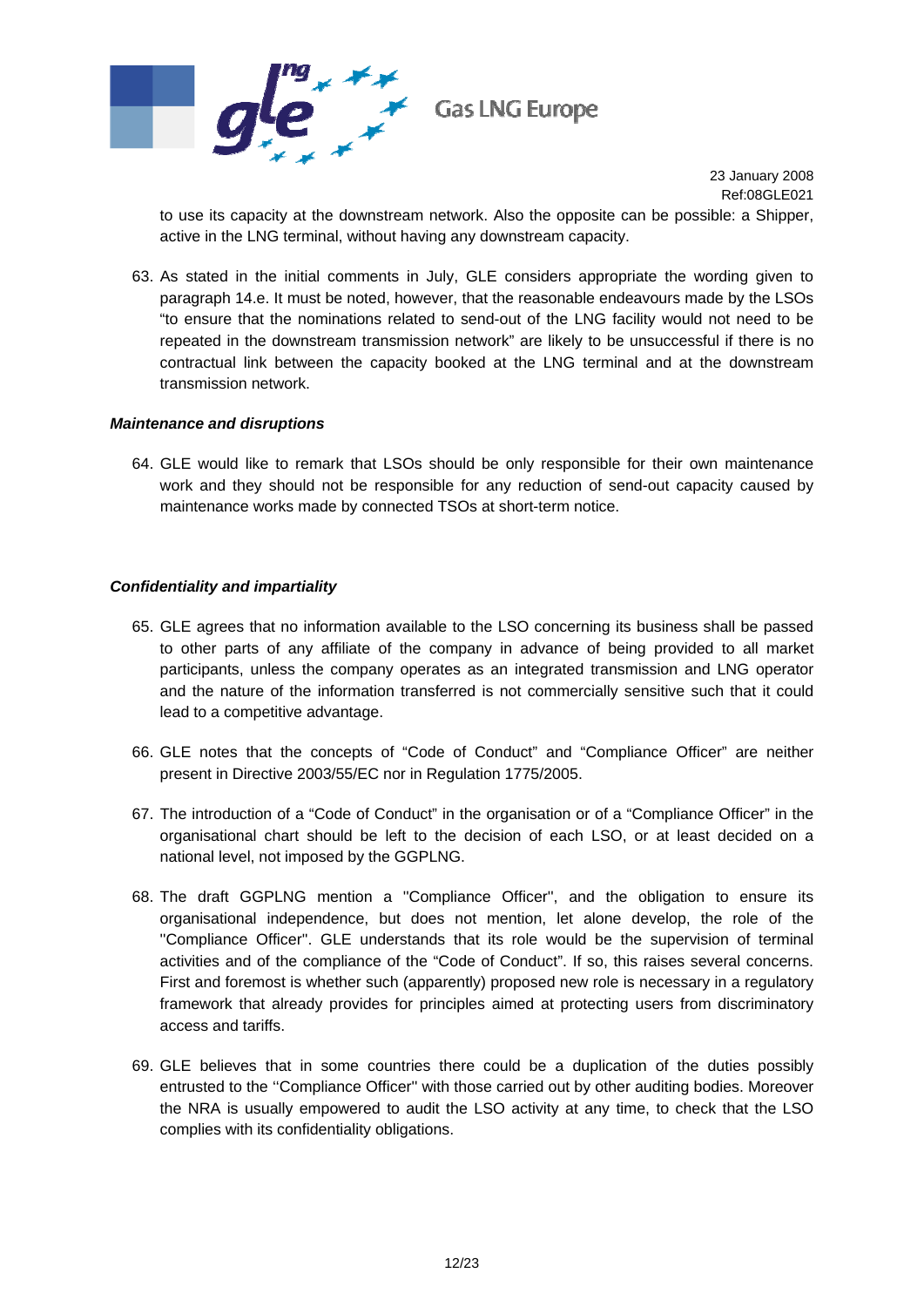

- 70. In summary, GLE believes that compliance with the access rules, which normally are subject to NRA approval, should be sufficient to protect third party users and that introduction of a Compliance Officer would introduce unnecessary complexity, representing an additional administrative burden resulting in greater cost for the system.
- 71. GLE would like to remark that reporting to the NRA any breach to the code of conduct goes beyond Directive 2003/55/EC and Regulation 1775/2005 and is not an obligation under the GGPSSO. LSOs would be the only stakeholders subject to such an obligation.

#### *Other operational requirements*

-

- 72. GLE notes that vetting process as defined in Section 2 is different from a Ship Approval Procedure as defined by  $GLE<sup>1</sup>$  $GLE<sup>1</sup>$  $GLE<sup>1</sup>$  (the "vetting process" seems to be confused with the SAP in paragraph 24.d). The aim of vetting is to define if a vessel is suitable for gas transportation and unloading LNG (risk evaluation generally executed by the vessel owner), while the SAP relates to a dedicated facility and involves ensuring ship compatibility with the LNG facility and may include some elements of vetting. Therefore, it is clearly not the role of an LSO neither to offer vetting services nor to exempt a vessel from vetting. Cooperation regarding this topic is not excluded; however the final decision remains to the sole discretion of the LSO. The concepts of vetting and Ship Approval Procedure need to be clarified.
- 73. Agreements with other LSOs about SAP shall be limited to fully common procedures; given that Terminals have different specificities, in order to provide the safety level foreseen in each infrastructure LSO's shall be entitled to ask for any SAP than is only partially applicable to another LSO. Each LSO has its own safety criteria and may not accept ships even though they are acceptable for another LSO.
- **QXIII. The GGPLNG consider the cooperation between LSOs when putting in place compatible scheduling procedures in order to facilitate capacity trading and interoperability between European terminals. Do you think that such a harmonisation of scheduling procedures is desirable? Would it be necessary and proportionate to introduce some minimum harmonisation of these procedures within the GGPLNG to facilitate capacity trading and interoperability between European terminals? What requirements can be envisaged?** 
	- 74. The wording of the second paragraph of paragraph 22 is confusing. GLE understands: "LSOs will reasonably endeavour to cooperate with each other when putting in place their scheduling procedures to facilitate capacity trading *between terminal users*, and interoperability between European terminals, in order to make them appropriately compatible. They will take into account specificities of each terminal and market."

<span id="page-12-0"></span><sup>1</sup> The GTE position document "LNG Ship Approval Procedure", 29th June 2004, states that "the major objective of the ship approval procedure is to check the compatibility of the ship requesting access in terms of mechanical design, communication and safety; it aims at ensuring the safety of the unloading operations pro-actively and sustaining the excellent safety record of the LNG industry".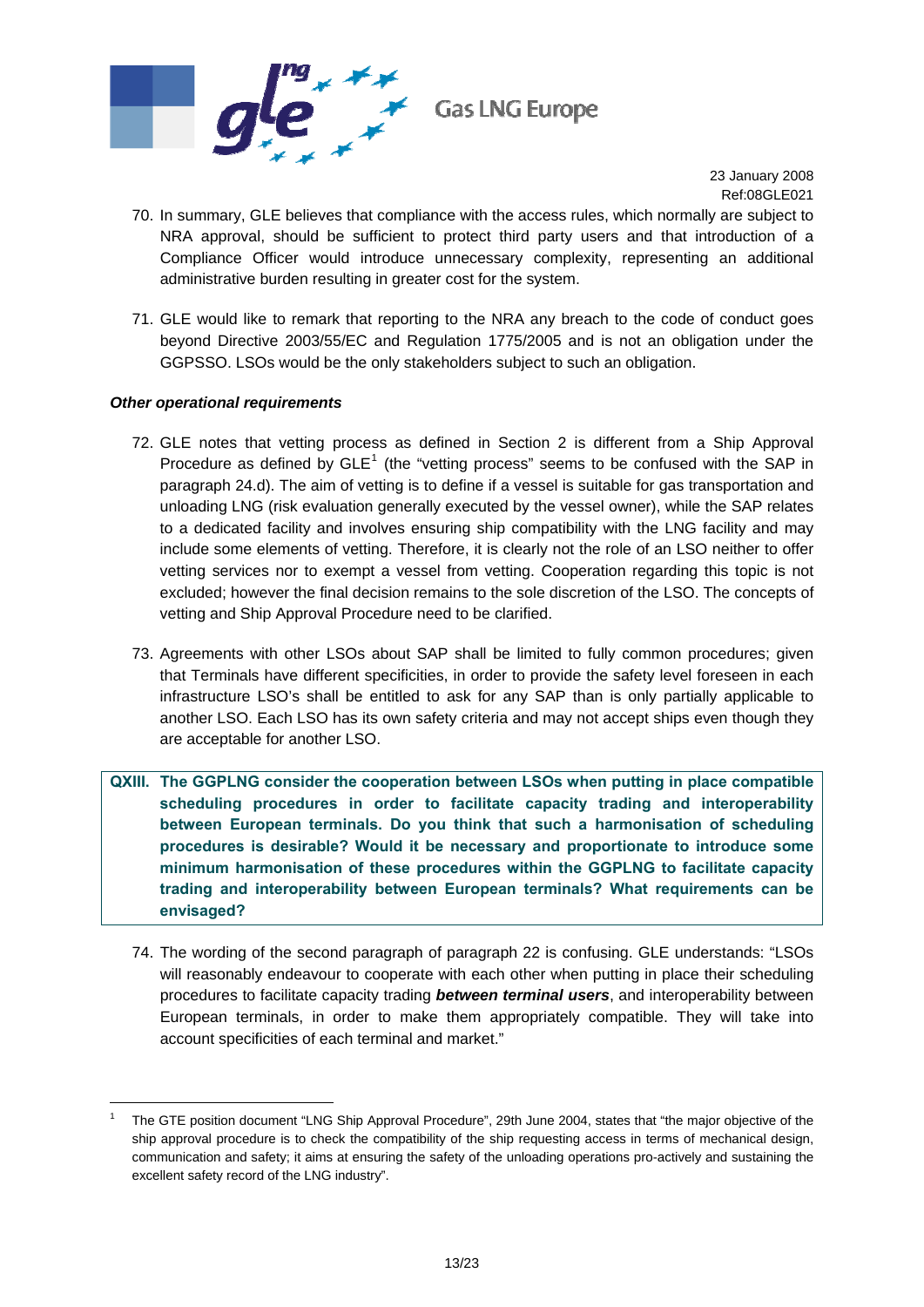

75. GLE agrees that certain compatibility between scheduling procedures is desirable, but limited by a number of restrictions: (i) the characteristics of the downstream network and the market to which the LNG terminal is connected, (ii) the location of the terminal, (iii) gas quality requirements, (iv) national laws and regulations, (v) the respect of contracts that have already been signed in relation to the services offered, etc. Therefore, it will be complex to go further than harmonising the terminology and certain minimum contents.

#### **Capacity allocation and congestion management**

## *Capacity calculation*

76. GLE suggest to rephrase paragraph 27 as follows:

*"In calculating the available capacities, the maximum LNG facility capacity shall be made available to the market participants, taking into account, amongst others, upstream flexibility constraints, berthing and unloading constraints, maximum storage volume, maximum regasification capacity, gas quality constraints, system integrity and operation, security of supply standards and the constraints imposed by the downstream network. The calculation of regasification capacity shall take into account the need for back-up units during the planned maintenance or a breakdown."* 

All parts of the LNG chain, from the production facilities to the downstream network, should be taken into account to determine the available capacity.

## *Principles underlying capacity allocation mechanisms and congestion management procedures / Congestion management*

77. GLE suggest to rephrase paragraph 31 as follows:

*"Non discriminatory and transparent, market-based solutions shall be applied, to allocate any primary or secondary capacity. Alternative solutions such as pro-rata mechanisms or 'first-committed-first-served' may be considered if they ensure equivalence in terms of non-discriminatory and competitive access."* 

See answer to Question XIV.1.

78. GLE suggest to rephrase paragraph 36 as follows:

*"The procedures established by the LSO to make available unused capacity will never prevent, but instead encourage the holder of capacity to offer his unused capacity on the secondary market at a reasonable price. These procedures shall be described in the terminal code, after approval by the NRA."* 

It is unclear what would be the definition of "a reasonable price" and which entity would be in charge of qualifying a price as reasonable or unreasonable. Regulation does not aim at preventing shippers from benefiting from a business opportunity which is legitimate. Since the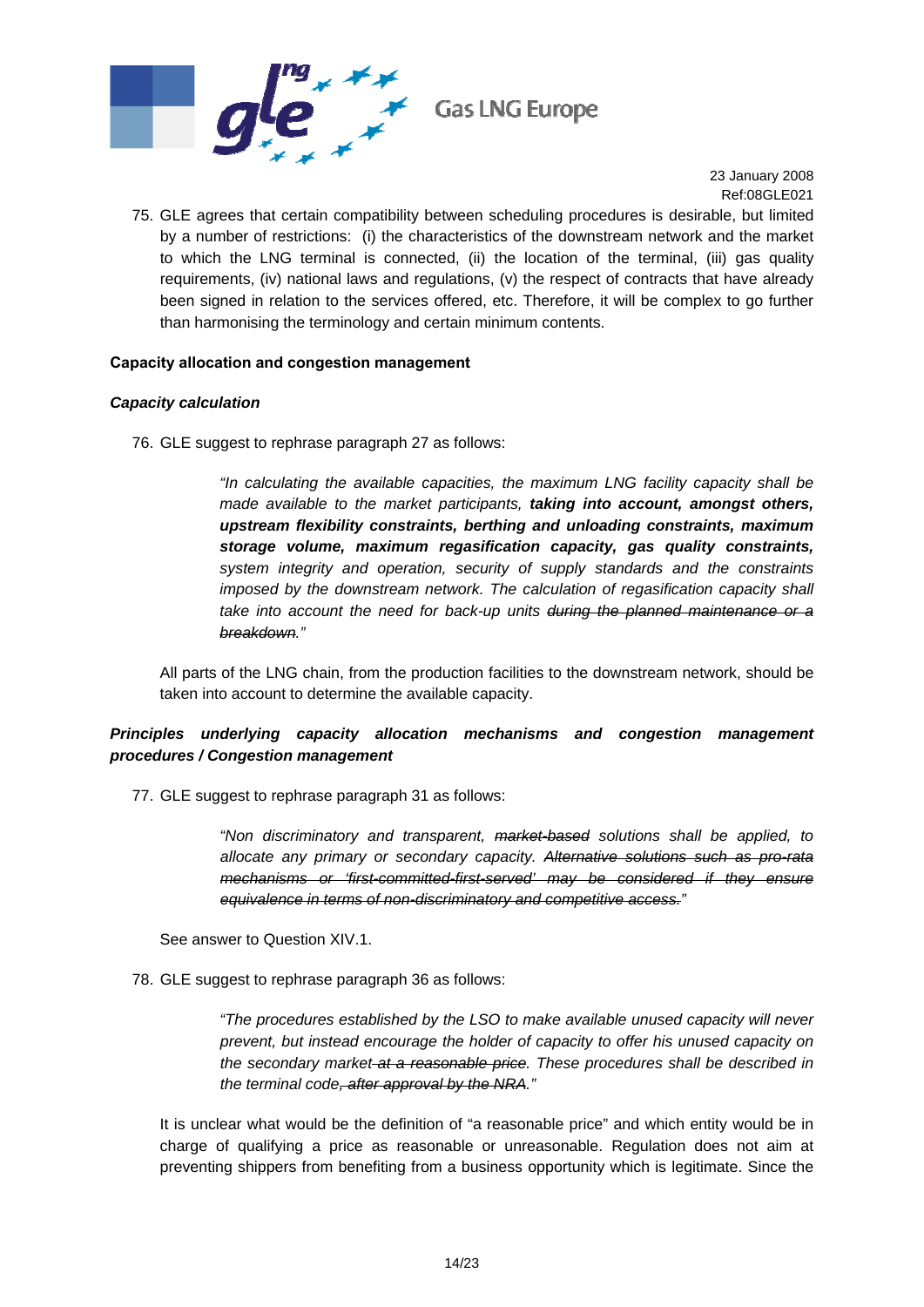

terminal code must be approved by the NRA, the procedures set in such code are also approved.

79. GLE suggest to rephrase paragraph 37 as follows:

 *"Whenever the initial holder of a capacity is considered no more able to use it, this capacity shall be offered by, or on behalf of, the initial holder of the capacity to the market as firm capacity."* 

See answer to Question XXV.2.

80. GLE suggest to rephrase paragraph 38 as follows:

*"At least in the event that no short term capacity is available on the primary market and that contracted capacity goes unused, this capacity will be made available on the primary or secondary market on a short term basis:* 

- a. *For a particular unloading window to be considered unused because the holder of the capacity has not confirmed its effective use according to paragraph 2.4 of the Regulation, the notice period (as referred to in § 22 herein) must be long enough to allow for another terminal user to organise a shipment and short enough to allow capacity holder to determine which capacity it is not using. Together with the scheduling procedures, it must be submitted to consultation according to § 10a herein. The notice period shall be defined by the LSO based on the opinion of existing capacity holders and other market participants in the public consultation and approved by the NRA. In those systems where the responsibility has been placed on the NRA, the LSO must have a preferential consultative role in the definition of the notice period.*
- b. *When a particular standard bundled LNG service is considered unused, it will be offered as firm to the market. Once it is no longer possible to buy and nominate an unused standard bundled LNG service, As from a certain deadline, to be determined by the LSO and approved by the NRA, its components can be offered separately taking into account its business model. In those systems where the responsibility has been placed on the NRA, the LSO must have a preferential consultative role in the definition of the deadline."*

See answers to Questions XX.2, XX.3 and XXV.2. Some business models are based on the unbundling of a service before that "*it is no longer possible to buy and nominate the bundled service*". Therefore, the LSO is the most appropriate party to be in charge of fixing the unbundling deadline, under the NRA approval.

81. GLE suggest to rephrase paragraph 39 as follows:

*"In the event of systematic underutilisation of capacity, if the NRA considers it appropriate and taking into account global market conditions, the following mechanism applies:"*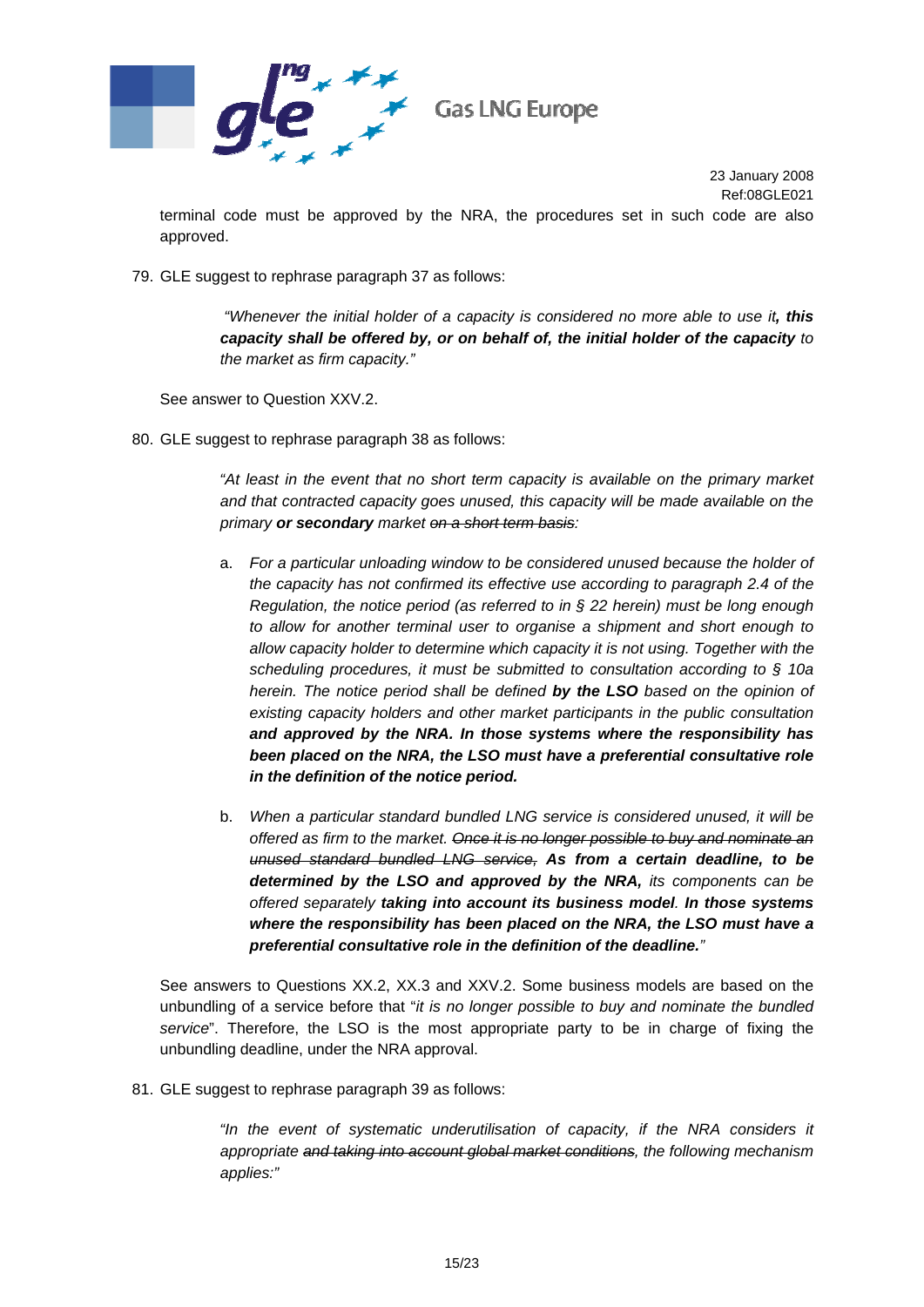

The concept of "global market conditions" must be defined.

**QXIV. The GGPLNG propose some concrete solutions in order to implement the very general principles laid down in Regulation 1775/2005 (Articles 5.3. and 5.4). Comments on these issues would be most welcome:** 

**− Non discriminatory allocation rules for primary and secondary capacity are necessary to promote competition. The GGPLNG propose market-based solutions and other alternative mechanism as pro-rata or first-come-first-serve procedures. Should a reference to specific subscription procedures be included? Is there any other procedure that the GGPLNG should take into account?** 

- 82. The GGPLNG should stick to the stipulation of general principles and criteria, without prejudice to the freedom of each LSO (or the relevant NRA where competent) to define which procedure is the most appropriate for the type of capacity to be allocated (nature, duration…), taking into account its specific business model. The principle should be that the capacity allocation procedures applied by the LSO must be transparent and non-discriminatory so that they do not constitute a barrier for new entrants.
- 83. From this perspective, the GGPLNG should not establish a ranking between "first class" and "alternative" procedures, and consequently market based solutions must not be preferred to pro-rata and first committed first served allocation mechanisms, *a fortiori* if they have been approved by the NRA. Moreover, it is not clear whether "market based solutions" refers to auctions, and/or to open seasons and/or to any other mechanism.

**− Regarding congestion management, is the development of a secondary capacity market sufficient to optimise the utilisation of the terminal capacity?; and** 

84. A well-functioning secondary market could indeed be an effective tool to optimise the utilization of capacity. GLE notes that this will not necessarily mean that the utilisation of the terminal will be increased. However, it should be left to the NRA's appraisal to determine whether there is a need for a secondary market following a market consultation where appropriate. Moreover, the GGPLNG should clearly state that the LSO solely acts as a facilitator of such secondary market, and that it is the NRA role and responsibility to monitor the functioning of contractual congestion management mechanisms and to impose sanctions (such as release of capacity).

**− Should the GGPLNG be more or less prescriptive regarding procedures to manage congestion in the terminals?** 

- 85. The GGPLNG should stick to the stipulation of general principles and criteria, without prejudice the freedom of each LSO to define which procedure is the most appropriate for the type of congestion to be managed, taking into account its specific business model.
- **QXV. Reference is made to capacity that the holder is no longer able to use. An obvious example is the case of (unbundled) regasification capacity owned by a shipper who has**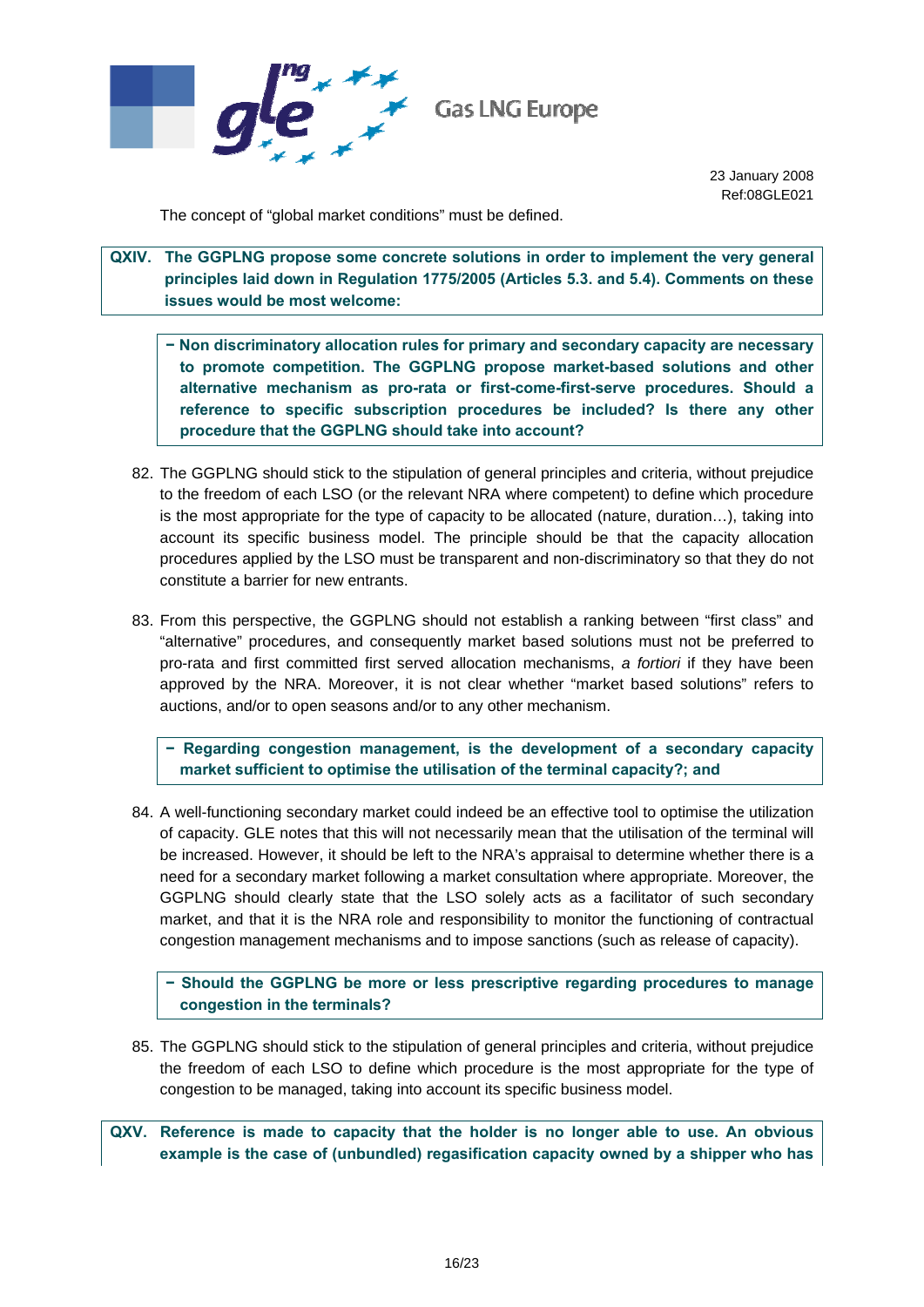

**no more gas in storage. What are the other cases where capacity could be categorised as no longer usable? Who must decide when a capacity holder is considered as no longer able to use the capacity?** 

- 86. The proposed example of an existing send out capacity while there is no more gas in storage - is not an appropriate illustration of the concept of "no more usable capacity", because:
	- A terminal user which has scheduled two slots in a row might indeed decide to use the send out capacity of the second slot – once the term for the unbundling of such slot has passed – to reduce the send out rate of the gas in storage linked to its first slot.
	- A terminal user without any gas in storage might also be entitled to buy gas in storage from another user, as long as it has subscribed the related storage and send out capacities.
	- A terminal user might also be authorised to make counter nomination (negative send out nomination) from the flange to the storage.
- 87. The same can apply to an unbundled berthing and unloading capacity as such capacity can also be used as a ship loading capacity in some terminals.
- 88. The regulation system is based on a sharing of the roles and responsibilities between the different players. It is indubitably the NRA role and responsibility to decide whether a capacity holder must be considered as "no longer able to use its capacity". It must be stressed that any lack of clear separation between the respective roles of the TO and of the regulator has to be avoided. Any opposite conception would predictably generate a risk of discriminatory treatment by a LSO which must both judge and be judged. Any tentative to mix the players roles and responsibilities, especially between the LSO and the NRA, would be strongly detrimental to the transparency of the regulatory framework and consequently would jeopardize the wellfunctioning of the gas market.

## **QXVI. Regarding the allocation of capacity, the GGPLNG stipulate that the LSO might allocate the standard bundled LNG services with a priority upon not bundled services in order to maximise the use of the LNG facility. In your view, under what circumstances would it be appropriate to give such a priority to bundled services?**

89. As the LNG chain is characterised by long term needs and commitments, and by a higher risk profile (i.e. upstream constraints between the production facility and the terminal), the offer of bundled services should remain the priority, but without prejudice to the offer of unbundled services as from a certain deadline according to their business models.

#### *Reallocation of unused capacity / Release of systematically underutilised capacity*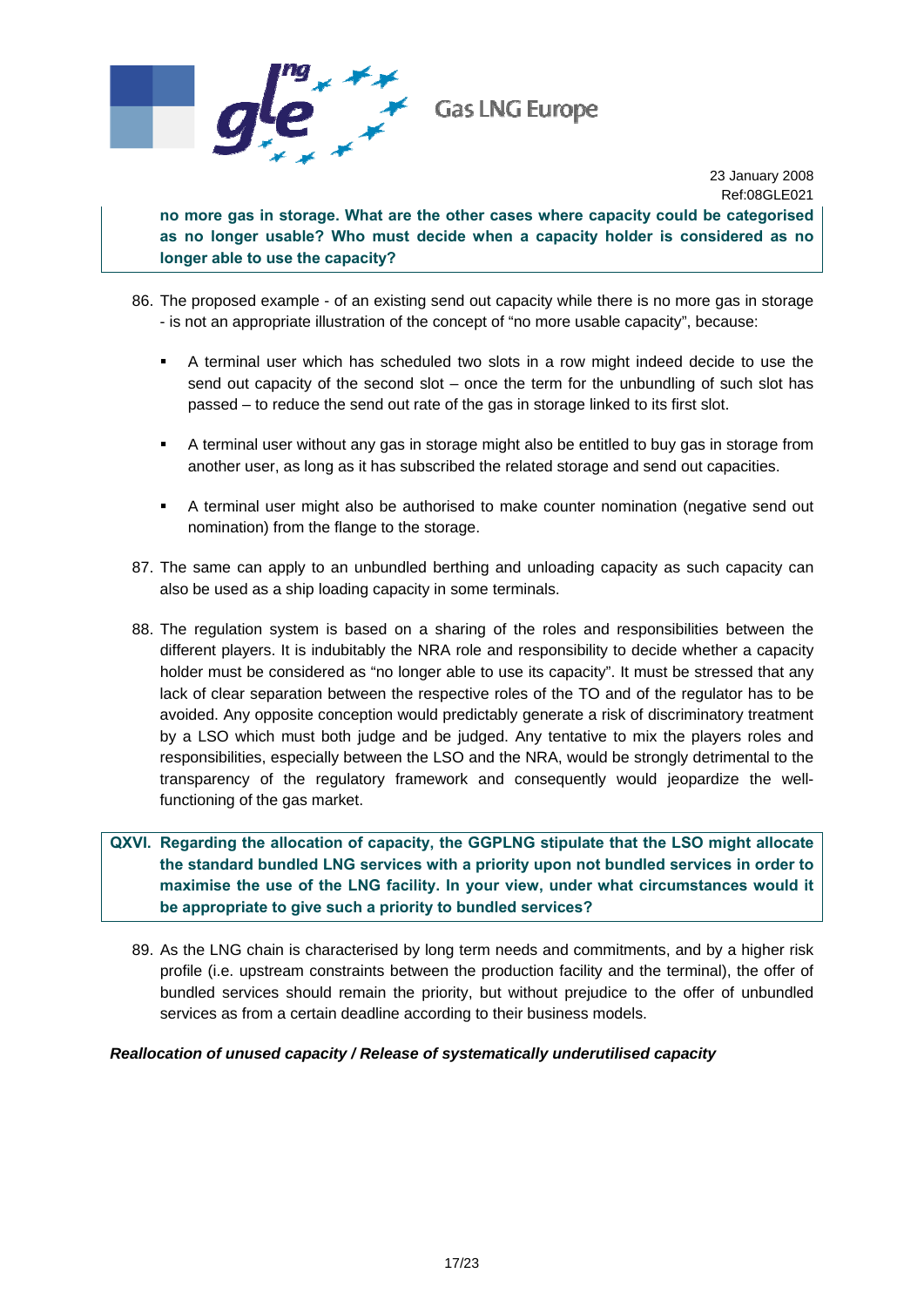

**QXVII. The GGPLNG tries to assure the optimum utilisation of the terminal and to avoid capacity hoarding by promoting capacity reallocations when appropriate. How can the balance be struck between the promotion of the secondary market of capacity and the protection of primary capacity holder's interests?** 

90. When

 on the one hand: a primary terminal user is obliged (by law and/or contractually, thus under its responsibility) to offer on the secondary market the capacity it will not use, before a certain deadline that does not materially prevent a potential assignee to buy such capacity,

and that

 on the other hand: such primary terminal user determines freely the price of the offered capacity and is allowed to withdraw at all times its offer as long as the capacity has not been assigned (both under its sole responsibility),

the balance between the promotion of the secondary market and the primary terminal user's interest is struck.

Note: the determination of the price by the terminal user cannot constitute a risk of capacity hoarding as long as the secondary market is facilitated by the LSO (for example, through a parallel commercialization of the capacity by the LSO on behalf of the primary terminal user, at the regulated price).

**QXVIII. The GGPLNG distinguish between punctually unused capacity and systematically underutilised capacity:** 

**− The definition of unused capacity refers to a deadline by which the capacity holder must nominate its use. This concept is defined in Regulation 1775/2005, art. 2.4. Do market players agree with the definition of unused capacity? Is a more or less detailed definition needed? What conditions/circumstances should be taken into account when assessing whether capacity is effectively used or not?** 

91. Article 2.4 of Regulation 1775/2005 is satisfactory as it clearly refers to the contractual terms and conditions. Any assessment of whether a capacity is effectively used or not must be done cautiously. For example, when the nomination system allows terminal users to nominate regasification capacity up to H-2 (two hours in advance), it is not possible from a practical point of view to qualify a capacity as unused until that time limit.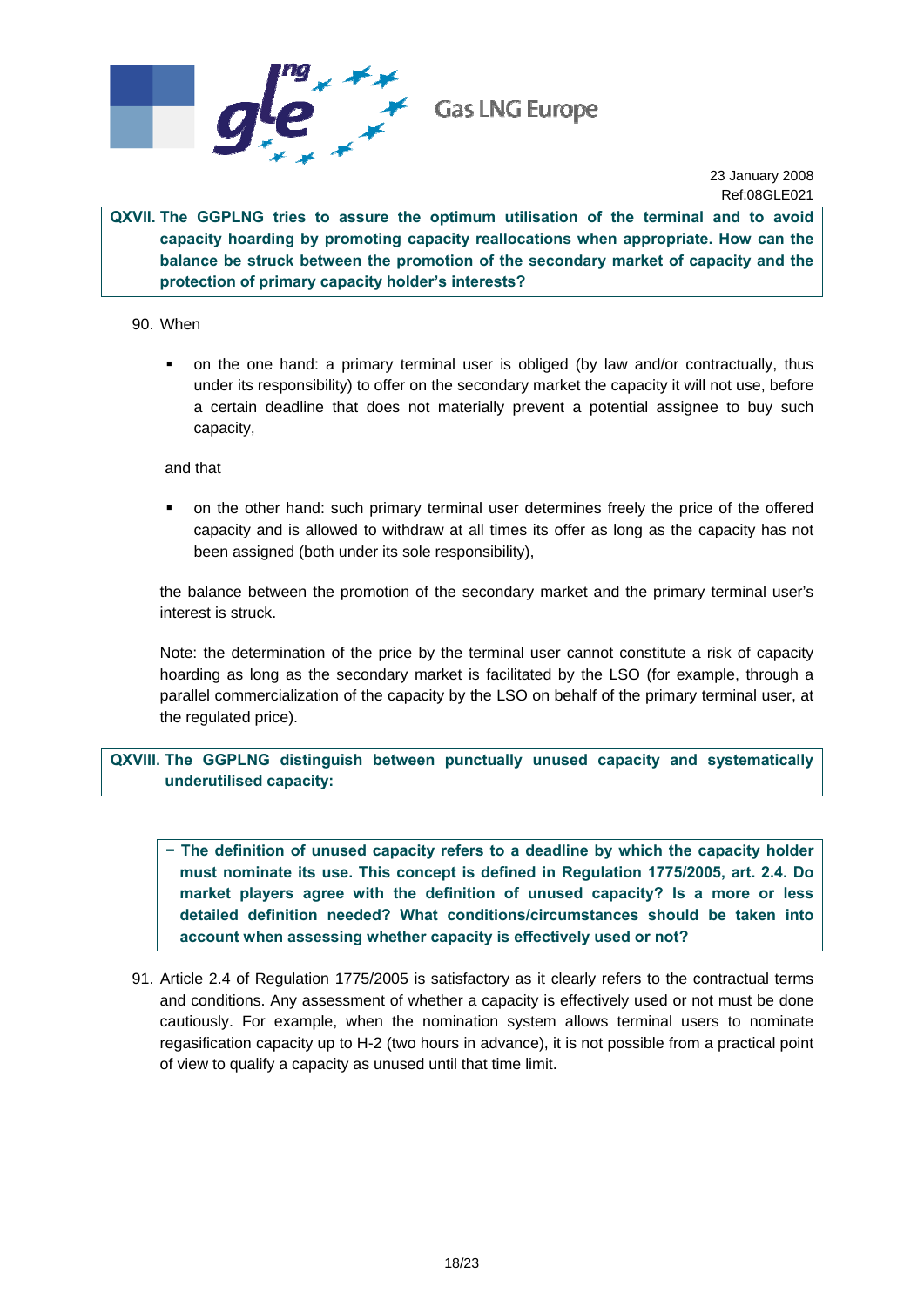

**− Is there a need to distinguish between punctually unused capacity and systematically underutilised capacity as states the current draft of the GGPLNG? Is the proposed split between reallocation of unused capacity and release of underutilised capacity a good approach?** 

92. Both concepts strongly differ and consequently there is a need to distinguish between them (see Question XVIII.3 below).

− **Is it satisfactory to empower the NRA to evaluate if there has been systematic underutilisation of capacity or should the concept of 'systematic underutilisation' be described more accurately in the GGPLNG, by specifying the criteria to be used?** 

- 93. The concept of systematic underutilization of capacity must be clearly defined (concept but also criteria) in order to allow the competent authority to take the appropriate enforcement measures – and to allow the LSO to verify the proper justification of such decision. The definition should clearly state that a terminal user which has had unused capacity but which has however complied with its obligation to offer such capacity on the secondary market in due time cannot fall under systematic underutilization measures.
- 94. The enforcement of systematic underutilization measures by the competent authority must always be considered very carefully. Otherwise, the regulatory risk of release of underutilised capacity would be assessed as too high by the market, which could finally put at risk the rate of usage of non-exempted terminals. This situation would lead to a considerable and unjustified discrimination between exempted and non-exempted terminals.
- 95. GLE points out that the GGPLNG should not confuse the role of the NRA with that of the Competition Authority. "Systematic Underutilisation" of terminal capacity may infer deliberate "hoarding" - but this may not mean a User or LSO is acting anti-competitively. The roles of the NRA and the Competition Authority should be clearly defined at a national level, in particular who is responsible for charging of anti competitive behaviour and who is responsible for taken action if a behaviour or action was proven to be anti competitive. As GLE has repeatedly noted, GGPLNG should not grant (nor impede) any additional role to NRAs in the definition of the service and its conditions. Neither should the GGPLNG deal with the roles of the Competition Authorities.

**QXIX. Is it necessary to impose detailed congestion management mechanisms as proposed in these GGPLNG, or should the GGPLNG content themselves a set of general principles? Are the solutions proposed in the GGPLNG adaptable to the varying, present and future, situations?** 

96. See Question XIV.1.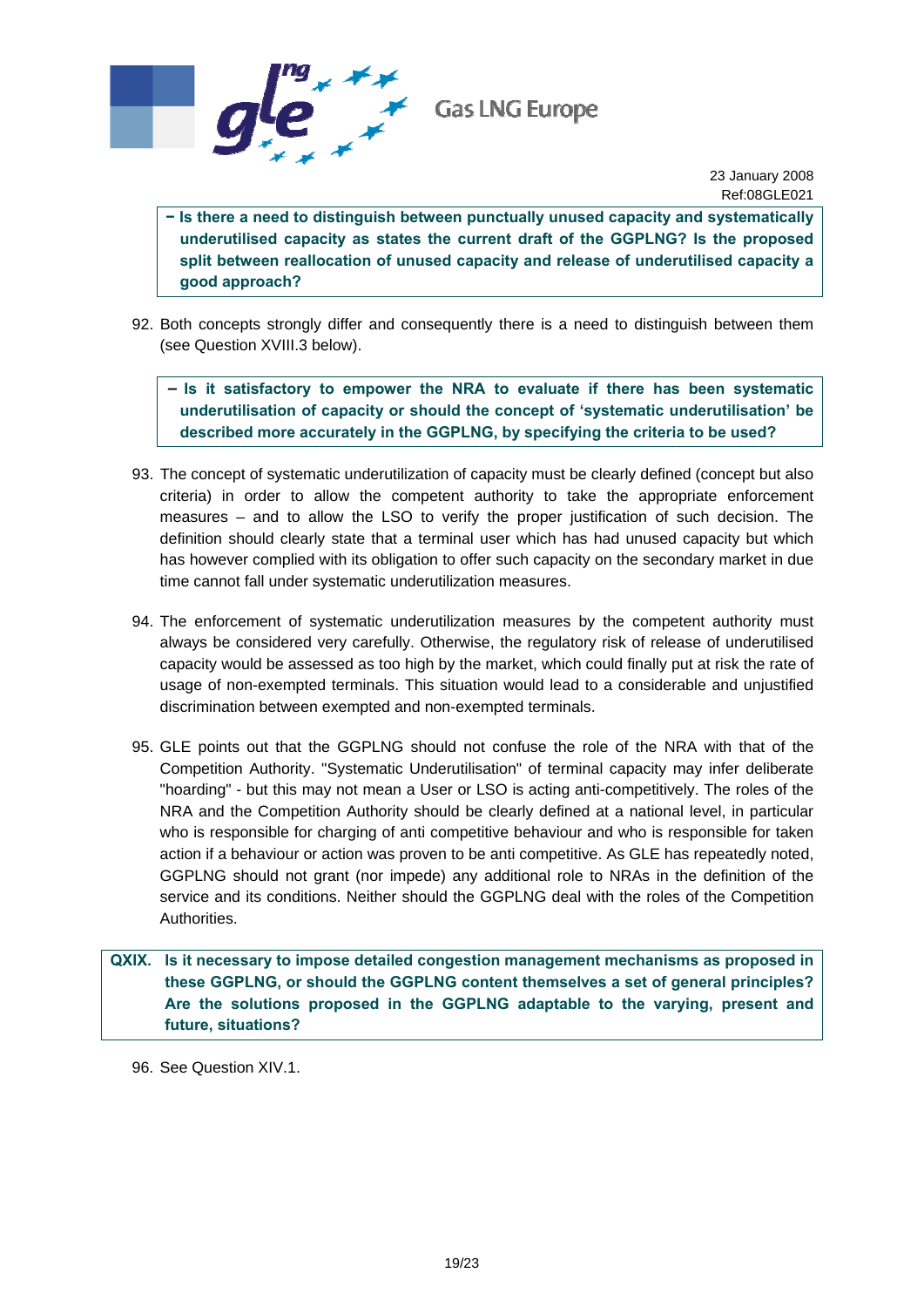

**QXX. Setting the right deadline or notice period is considered as a key factor for the congestion management procedures. Comments on this issue would be welcome.** 

**− Should the GGPLNG include more or less detailed/prescriptive provisions on deadline/notice periods regarding unused capacity?** 

97. As each terminal has a specific business model and a specific competition environment, it would not be appropriate to impose detailed/prescriptive provisions on notice periods. The GGPLNG should stick to the stipulation of general principles and criteria, without prejudice to the freedom of each LSO (or the relevant NRA where competent) to define which notice periods are the most appropriate for its specific business model. The principle should be that the notice periods applied by the LSO must be transparent and non-discriminatory and must not constitute a barrier for new entrants.

**− What circumstances should be taken into account by the LSO/NRA when determining/approving notice periods. Is there a single specific deadline/notice period appropriate for all solutions? If so, what could it be?** 

98. As each terminal has a specific business model, it would not be appropriate to adopt a "one size fits all" approach. The notice periods should be long enough to allow potential third party users of unused capacity (not nominated by the contractual deadline) to take necessary arrangements to be materially able to use such capacity, but without prejudice to the right of the primary terminal user to take advantage of its scheduled capacity.

**ls the NRA the most appropriate party to define the deadline or notice period? Otherwise, who should be responsible for setting the deadline/notice periods?** 

99. As each terminal has a specific business model, the LSO is the most appropriate party for setting the appropriate notice periods, under the NRA approval. Even in those system where this responsibility has been granted to the NRA, the LSO must have a preferential consultative role in the definition of the deadline or notice period.

**QXXI. The GGPLNG establish the principles to release underutilised capacity, setting some detailed circumstances where this may happen and assigning responsibilities to NRAs. Should the GGPLNG be more or less prescriptive on this issue? Do the circumstances set out in the GGPLNG cover all present and future circumstances where underutilised capacity should be released? Would a less constraint mechanism be preferable?** 

100. See Question XVIII.3. As the identification of underutilised capacity and the decision to reallocate such capacity must be taken by the NRA, under its sole responsibility, it does not seem necessary that the GGPLNG impose detailed/prescriptive provisions.

#### **Transparency requirements**

101. GLE suggest to rephrase paragraph 42 as follows: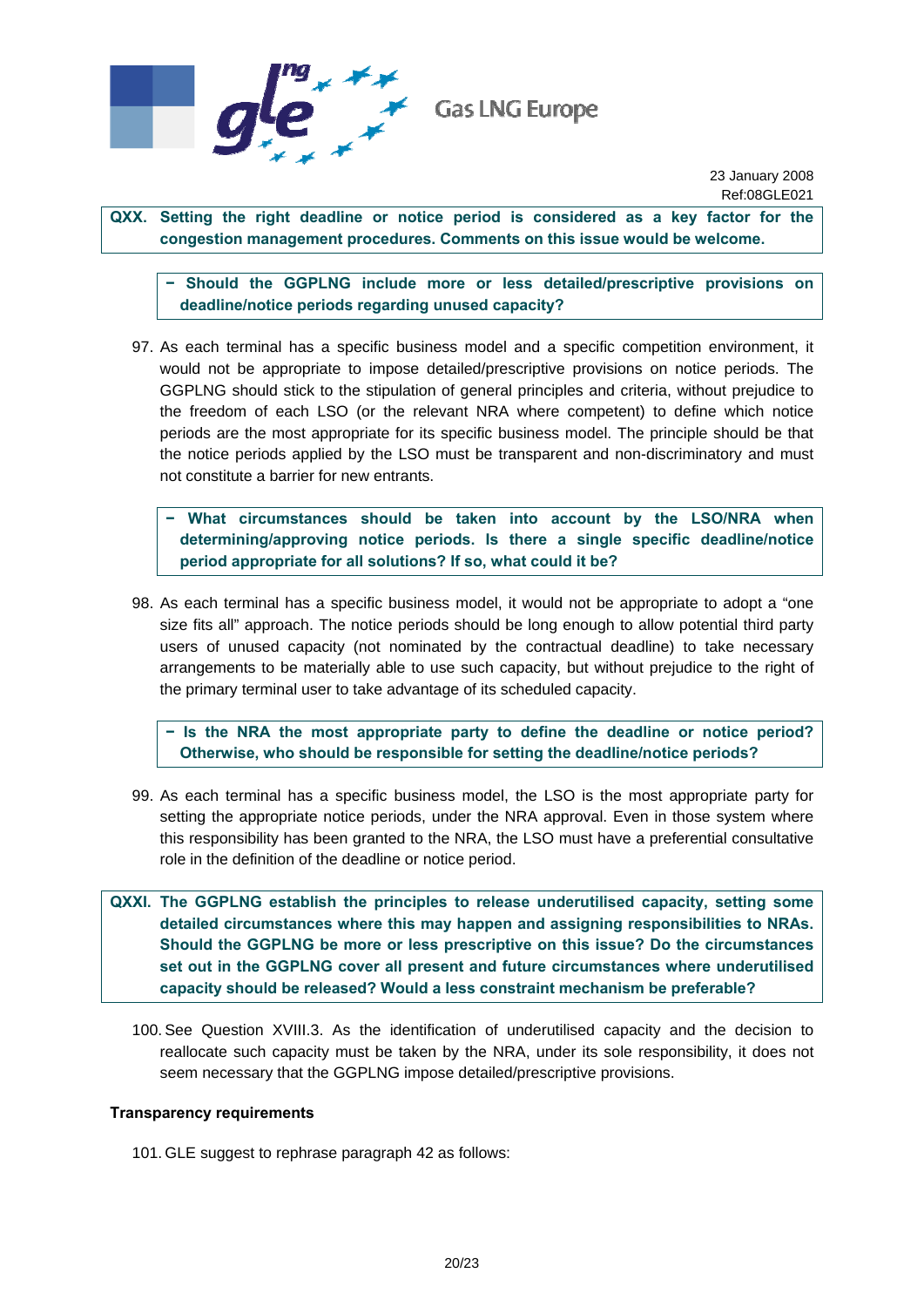

 *"The following commercial terms should be published by the LSO on the Internet:* 

a. *Tariffs and tariff methodologies for each service offered shall be published ex*  ante; the tariff methodology specifies the overall regulatory involvement in tariff *setting and includes, subject to the NRA's decision, inter alia, the definition of the regulatory asset base, the asset valuation, the depreciation principles applied, the methodology followed to calculate the rate of return and current value, the incentive schemes, and the indexation of tariffs or principles for tariff variations;"*

It is generally the role of the NRA to determine the tariff methodology, the RAB, … Some LSOs even are not aware of the methodology employed by the NRA. Consequently, the responsibility of the LSO must be restricted to the calculation of the tariffs by applying the tariff methodology, and to subsequently publish the tariffs.

102. GLE suggest to delete paragraph 45:

## *"The terminal users shall not be charged for information requests and transactions associated with their contracts according to standard rules and procedures."*

Transactions could involve costs and therefore in some business models, some transactions on the secondary market facilitated by the LSO are charged, which constitutes an incentive for the LSO to further support and develop the facilitation of such market.

**QXXII. The GGPLNG try to summarise the most important operational and commercial information to be published by the LSOs. What other types of information should the LSOs provide to the market to improve the transparency and the efficiency of the market?** 

103. In order to strike a balance between the publication of commercial/ operational information, and the non-disclosure obligation of confidential information, the sole information that the LSO can be obliged to publish should be defined restrictively, being the information that are strictly necessary for the market to have access to the terminal and to use it pursuant to the standard and/or contractual terms and conditions. From this perspective, the GGPLNG should clearly state that information should be published on an aggregate basis.

**QXXIII. In your view, are there other points regarding transparency that should be addressed in the GGPLNG?** 

- 104. Regarding the "3-minus" rule, the GGPLNG should state that the NRA does not automatically refuse an authorization to publish limited information when at least 3 terminal users have contracted capacity at the same time.
- 105. GLE believes that the publication of information in English enhances transparency as it might facilitate the access to and the understanding of each national regulatory framework. However, such publication in English might raise some concerns given that national legislations generally impose that binding regulations are only published in national languages. Therefore,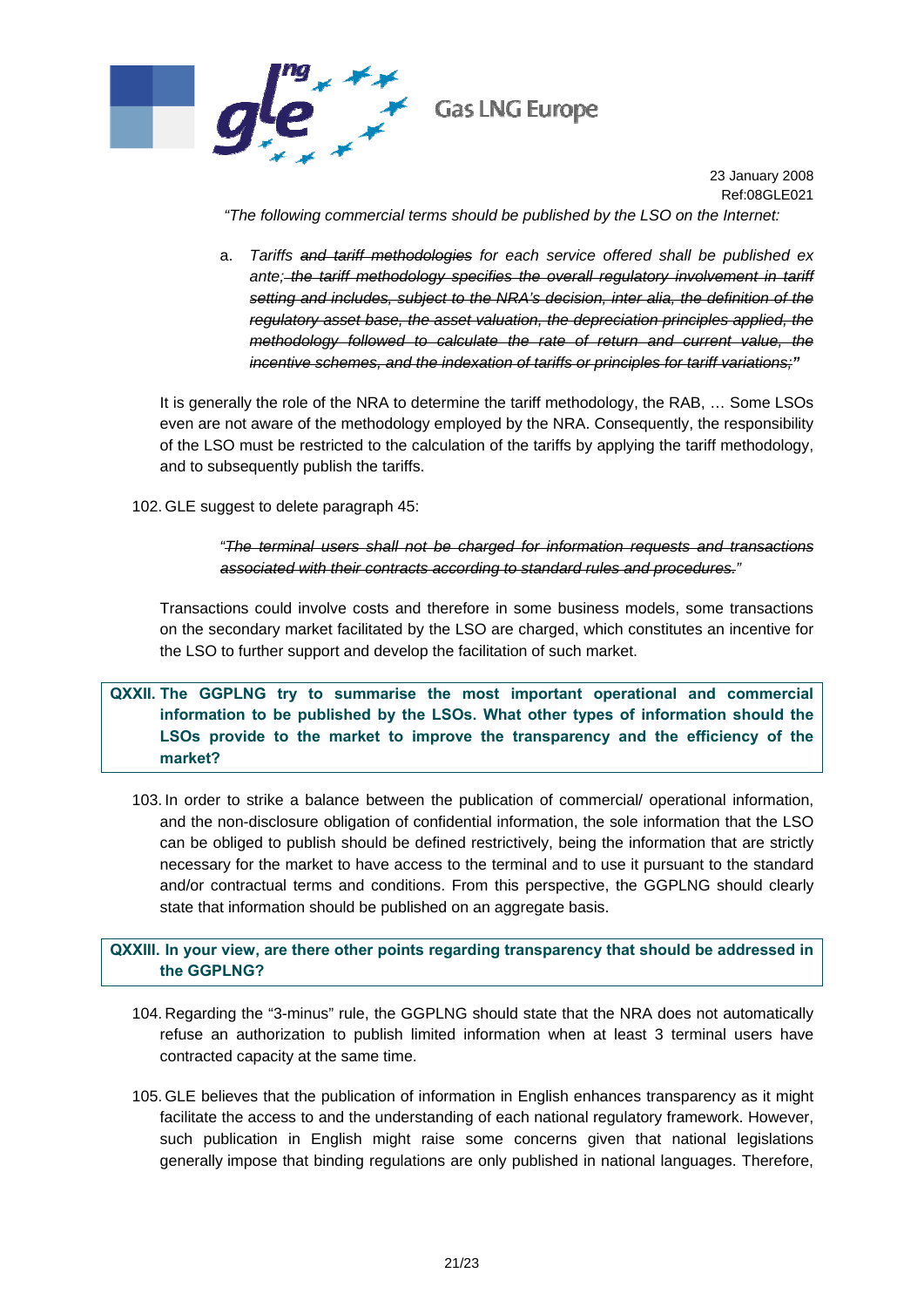

the decision on whether to publish an English version should be discretionary, and in any case the publication must be made by NRAs where the information has been originally published by them. This must include the publication of tariffs or tariff methodologies.

#### **Trading of capacity rights**

106. GLE suggest to rephrase paragraph 47 as follows:

*"Once there is a market demand, LSOs shall provide cost-reflective services (such as an electronic platform or bulletin board) to facilitate:* 

- a. *secondary capacity trading and associated transfer of capacity rights between the terminal users (e.g. an electronic platform or bulletin board); and*
- b. *selling or swapping of LNG in storage among terminal users."*

Several bulletin boards already in place are not charged, which means that they cannot be cost reflective. Some transactions like selling or swapping LNG are completed via the "Over the counter" mode and executed by means of nominations (similar to the exchange of gas at a border between different users).

**QXXIV. Opinions have been expressed that in some markets, organised trading of capacity rights might not be necessary, or that the benefits this trading provide to LNG terminal users could be reached by other means. Is an organised secondary capacity market in the terminal useless, useful or necessary? Should the GGPLNG recommend the creation of a secondary market for capacity or should this be left to each LSO or NRA's appraisal?** 

107. The concept of an organised secondary market could indeed be an effective tool to optimise the utilization of capacity. However, it should be left to the NRA's appraisal to determine whether there is a need or market demand for a secondary market, following a market consultation where appropriate.

## **QXXV. Considering a need for a secondary capacity market in the terminal, what features would be needed for an efficient functioning of this market? Comments on this issue would be welcome, i.e.:**

108. See Question XI, § [59](#page-10-0).

**− How crucial is contracts' standardisation for the development of secondary market?** 

109. See Question XI, § [59](#page-10-0).